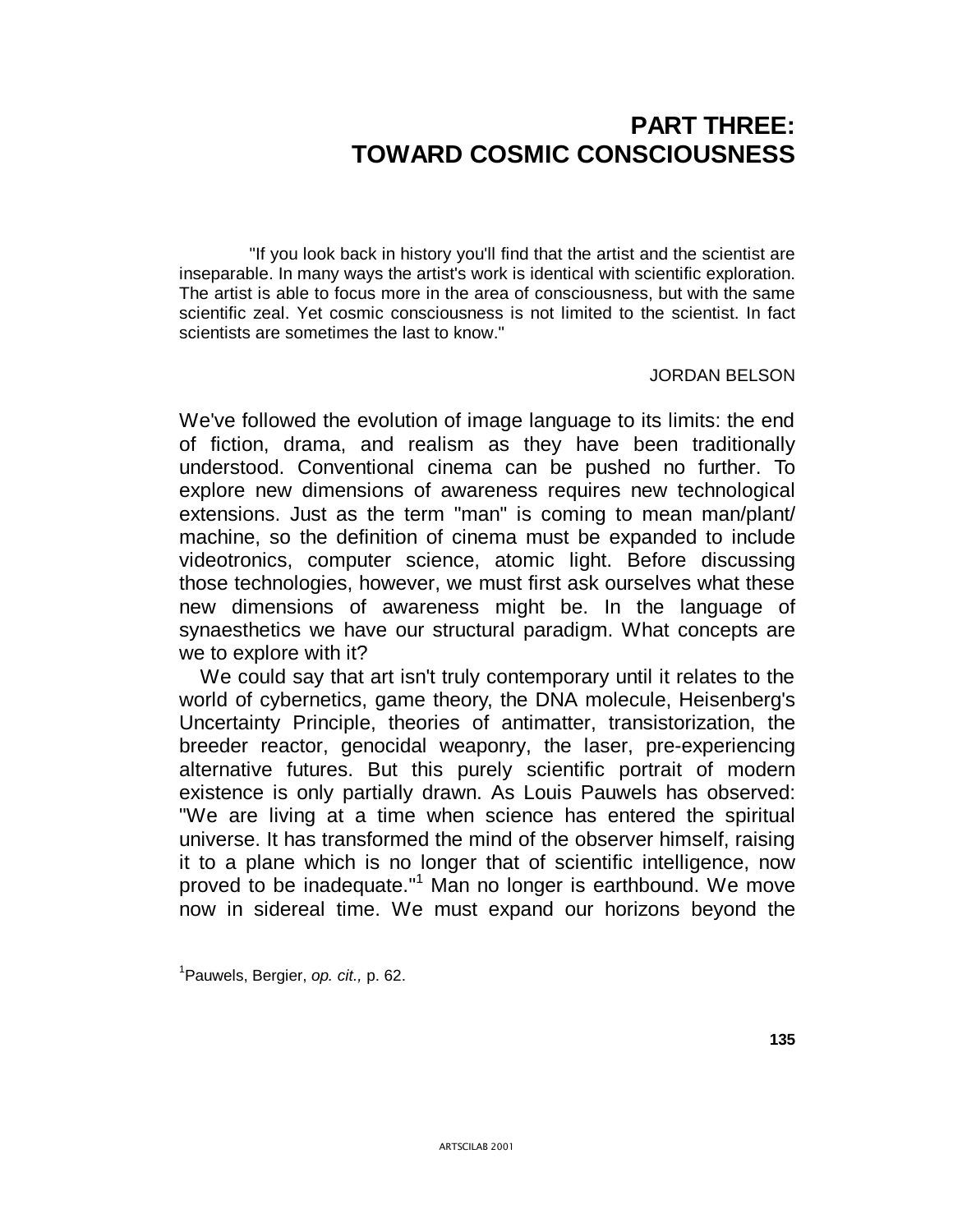point of infinity. We must move from oceanic consciousness to cosmic consciousness.

At their present limits astrophysics, biochemistry, and conceptual mathematics move into metaphysical territory. Mysticism is upon us: it arrives simultaneously from science and psilocybin. Pauwels: "Modern science, once freed from conformism, is seen to have ideas to exchange with the magicians, alchemists and wonder-workers of antiquity. A revolution is taking place before our eyes— the unexpected remarriage of reason and intuition."<sup>2</sup>

Art and science have achieved extremely sophisticated levels of abstraction. They have in fact reached that point at which the abstract becomes extra-objective. Post-Euclidean geometry, for example, precludes any exact visualization of a stable space grid. We are confronted with dynamic interaction between several transfinite space systems. Precise focusing is impossible. (John Cage: "A measurement measures measuring means.") And the content of modern art tends increasingly toward the conceptual—i.e., decision-making, systems aesthetics, environmental problems of "impossible" art.

What we "know" conceptually has far outstripped what we experience empirically. We are finally beginning to accept the fact that our senses allow us to perceive only one-millionth of what we know to be reality— the electromagnetic spectrum. Ninety-nine percent of all vital forces affecting our life is invisible. Most of the fundamental rates of change can't be apprehended sensorially. Fuller: "Better than ninety-nine percent of modern technology occurs in the realm of physical phenomena that are *sub* or *ultra* to the range of human visibility. We can see the telephone wires but not the conversations taking place. We can see the varieties of metal parts of airplanes but there is nothing to tell us how relatively strong these metals are in comparison to other metals. None of these varieties can be told from the others by the human senses, not even by metallurgists when unaided by instruments. The differences are invisible. Yet world society has throughout its millions of years on earth made its judgments on visible, tangible, sensorially demonstrable criteria<sup>"3</sup>

<sup>2</sup> *Ibid*., p. xxii.

<sup>3</sup> R. Buckminster Fuller, *Ideas and Integrities*, p. 64.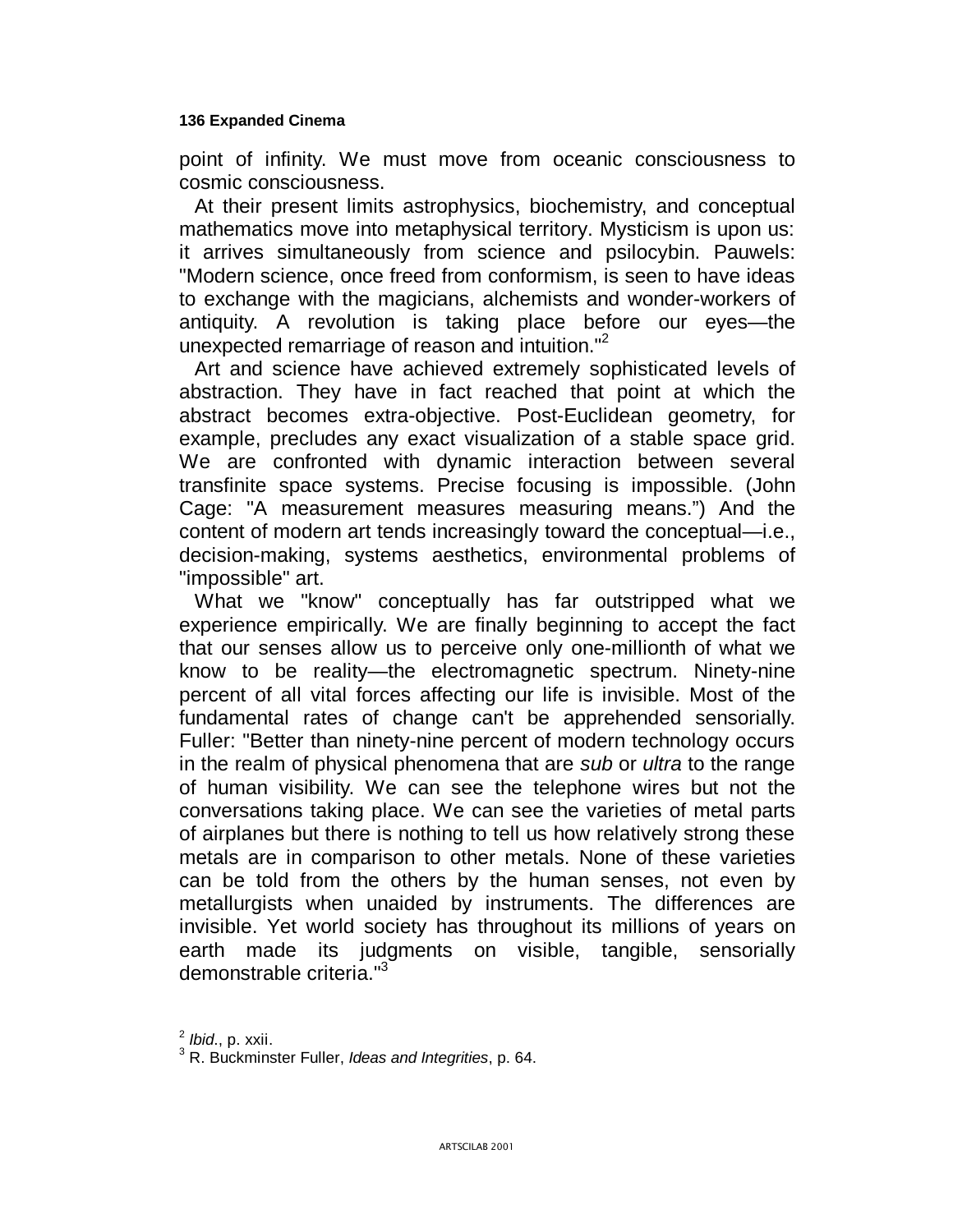So we see— that is, we *don't* see— that our physical environment itself has drastically altered the classical definition of artistic purpose as articulated by Conrad Fiedler: "Artistic activity begins when man finds himself face to face with the *visible* world as with something immensely enigmatical... In the creation of a work of art, man engages in a struggle with nature not for his physical but for his mental existence."<sup>4</sup>

It is the invisible and inconceivable that man finds immensely enigmatical and to which he has turned his conceptual capacities. Not only is drama obsolete but in a very real sense so is the finite world out of which drama traditionally has risen. The concerns of artist and scientist today are transfinite. McLuhan: "Electricity points the way to an extension of the process of consciousness itself, on a world scale, and without any verbalization whatever.<sup>"5</sup>

The Paleocybernetic Age witnesses the concretization of intuition and the secularization of religion through electronics. Nam June Paik: "Electronics is essentially Oriental... but don't confuse 'electronic' with 'electric' as McLuhan often does. Electricity deals with mass and weight; electronics deals with information: one is muscle, the other is nerve." This is to say that global man in the final third of the twentieth century is witnessing the power of the intangible over the tangible. "When Einstein wrote the equation *E=mc<sup>2</sup> ,* the metaphysical took the measure of, and mastered, the physical. Nothing in our experience suggests that energy could comprehend and write the equation of intellect... [Einstein's] equation is operating inexorably, and the metaphysical is now manifesting its ability to reign over the physical.<sup>"6</sup>

In addition to a radical reassessment of inner space, the new age is characterized by the wholesale obsolescence of man's historical view of outer space. Lunar observatories and satellite telescopes, free from the blinders of earth's air-ocean, will effect a quantum leap in human knowledge comparable to that which the microscope provided at the end of the nineteenth century. Until 1966, for ex-

<sup>4</sup> Conrad Fiedler, *On Judging Works of Visual Art,* trans. Henry Shaefer-Simmern and Fulmer Mood (Berkeley, Calif.: University of California Press, 1949), p. 48. 5

Marshall McLuhan, *Understanding Media* (New York: McGraw-Hill, 1965), p. 80.

<sup>6</sup> Fuller, *Spaceship Earth,* p. 36.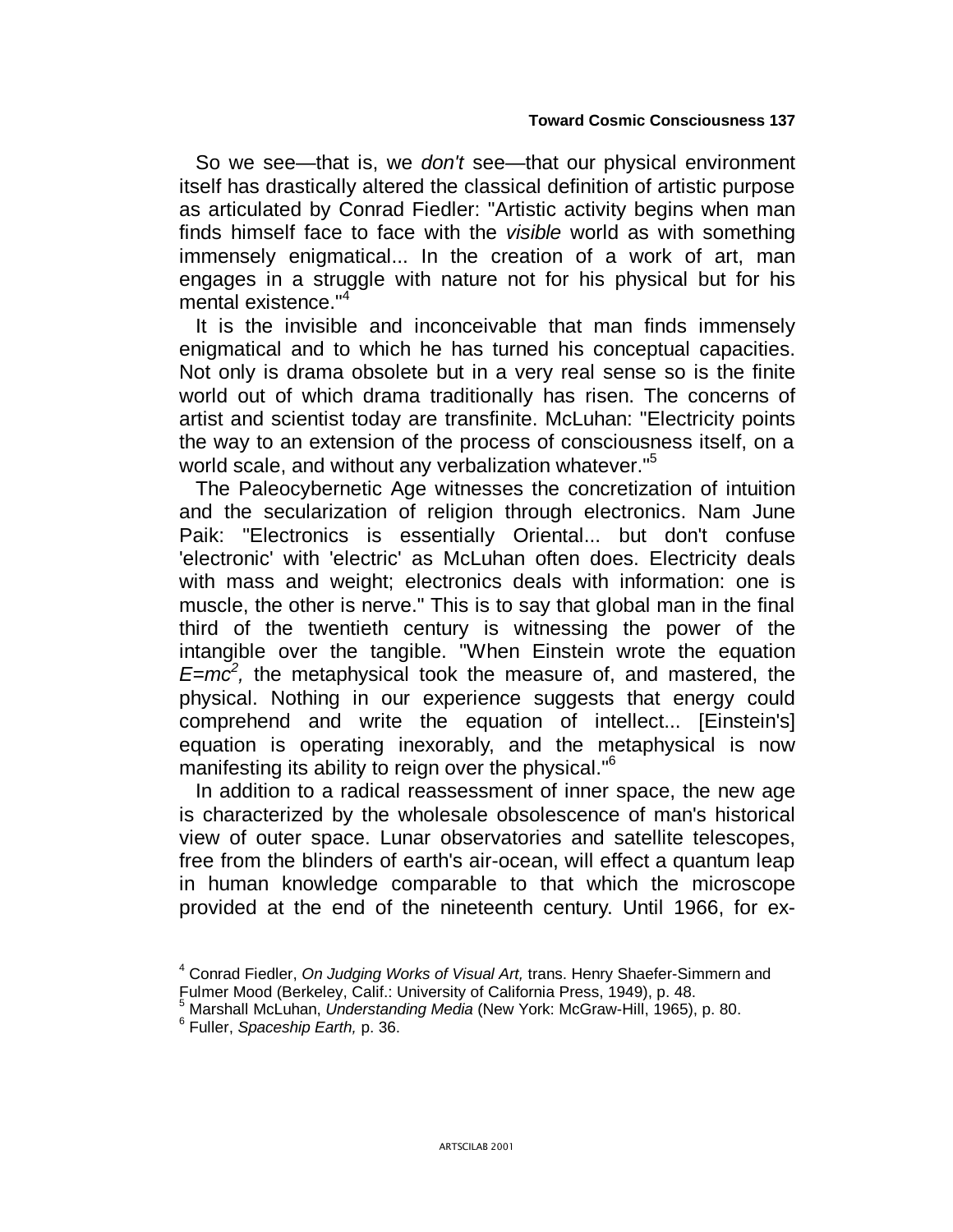ample, all of astronomy indicated that the planet Mercury did not rotate. Radar observations now reveal that it turns on its axis every fifty-nine days. Similar embarrassing reversals of generations-old opinions about Venus, Mars, Jupiter, and even our own moon have occurred within the last decade.

We are entering a transfinite realm of physical and metaphysical mysteries that have nothing to do with fiction. It is now recognized that science has come closer to whatever God may be than has the church in all its tormented history. Science continually discovers and reaffirms the existence of what Fuller calls "an a priori metaphysical intelligence omni-operative in the Universe." Scientists find that a vast omni-present intellect pervades every atom of the universe, governing the structure and behavior of all physical phenomena. Yet this intelligence itself, which we identify as "the laws of nature," is purely metaphysical and is totally unpredicted by the behaviors of any of the physical parts. Einstein's *E=mc<sup>2</sup>* is science's most comprehensive formulation of that intelligence. As J. B. S. Haldane once said, "The universe is not only stranger than we imagine; it is stranger than we *can* imagine."

7 Arthur C. Clarke, "Next— The Planets," *Playboy* (March, 1969), p. 100.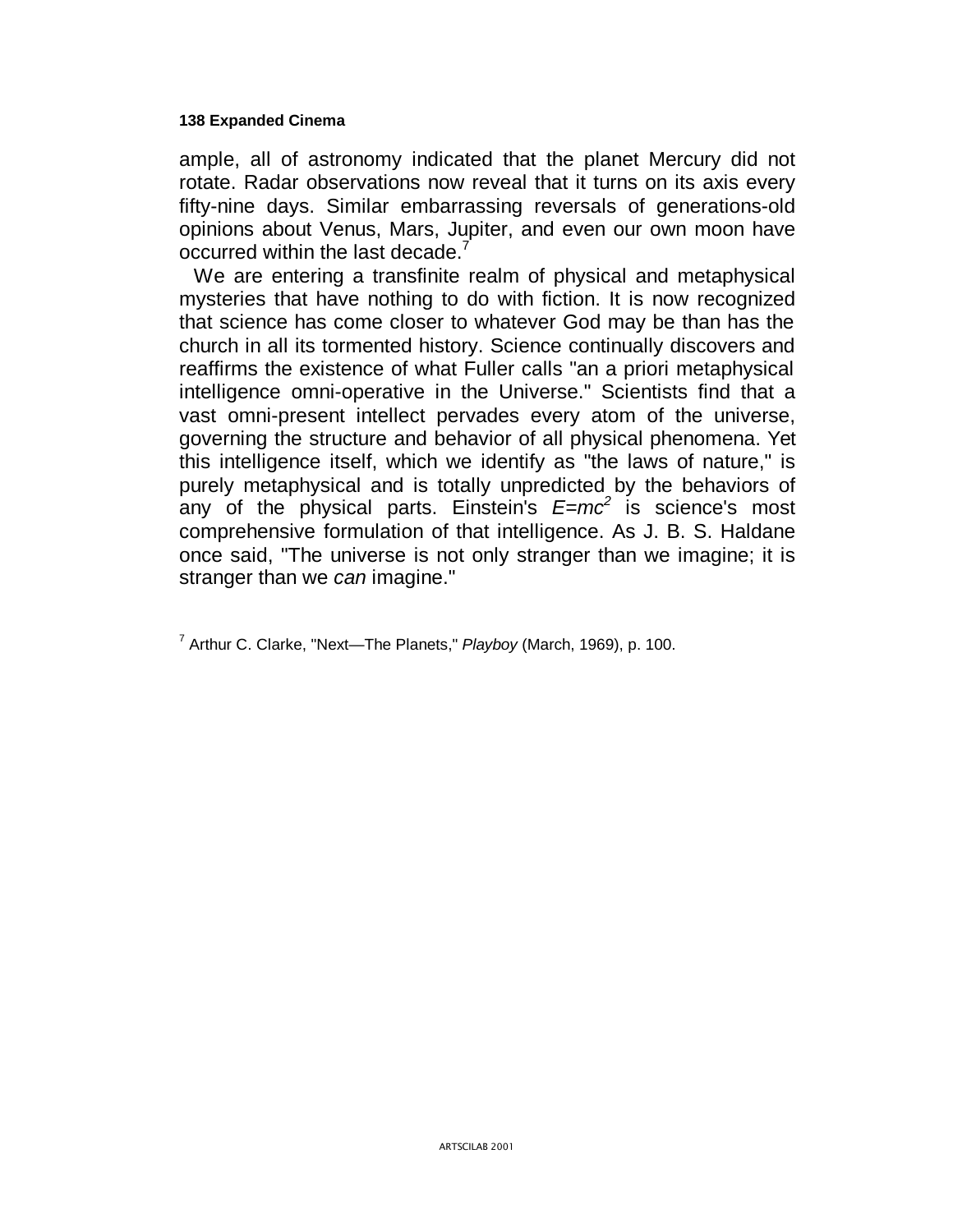# *2001:* **The New Nostalgia**

The year 2000, although universally accepted as a rather apocalyptic millennial symbol, does not begin the twenty-first century. A difference of twelve months may seem relatively insignificant today, but in the onrushing accelerations of radical evolution many worlds can come and go in the period of a year. Already the focus of the arts, especially cinema, has shifted toward cosmic consciousness. "The consequences of the images," said McLuhan, "will be the images of the consequences." A completely new vocabulary of graphic language is available to the image-maker now that our video senses have extended to Mars and beyond.

Stanley Kubrick's *2001: A Space Odyssey* was the last film in history forced to rely on synthetic images of heavenly bodies. One measure of radical evolution is the way in which Kubrick's images of the earth and moon, so utterly realistic not long ago, have become pallid in contrast with the actual images themselves. We've confronted a larger reality: there no longer is a need to represent cosmic consciousness through fiction. Just as synaesthetic cinema renders fiction obsolete, so do the technologies that enable us to traverse the planets and to invent the future. The old Hollywood cliché "filmed on location" assumes staggering implications.

In many respects *2001* is an epochal achievement of cinema; in other ways, however, it is marred by passages of graceless audience manipulation and vulgar expositional devices that would embarrass artists of lesser talent than Kubrick. But the movie unquestionably is a phenomenal experience, and even though it begins to pale after a couple of viewings, its contributions to the state of the art and to mass-audience commercial cinema cannot be overlooked or overrated. Because of this movie a great number of persons have been able to understand something of the spiritualism in science. And though it is rather symptomatic of an unfortunate syndrome having to do with the feared "dehumanizing" effects of advanced technology, *2001* did create an impressive sense of space and time relationships practically without precedent in the cinema. A technical masterpiece, but a thematic mishmash of nineteenth-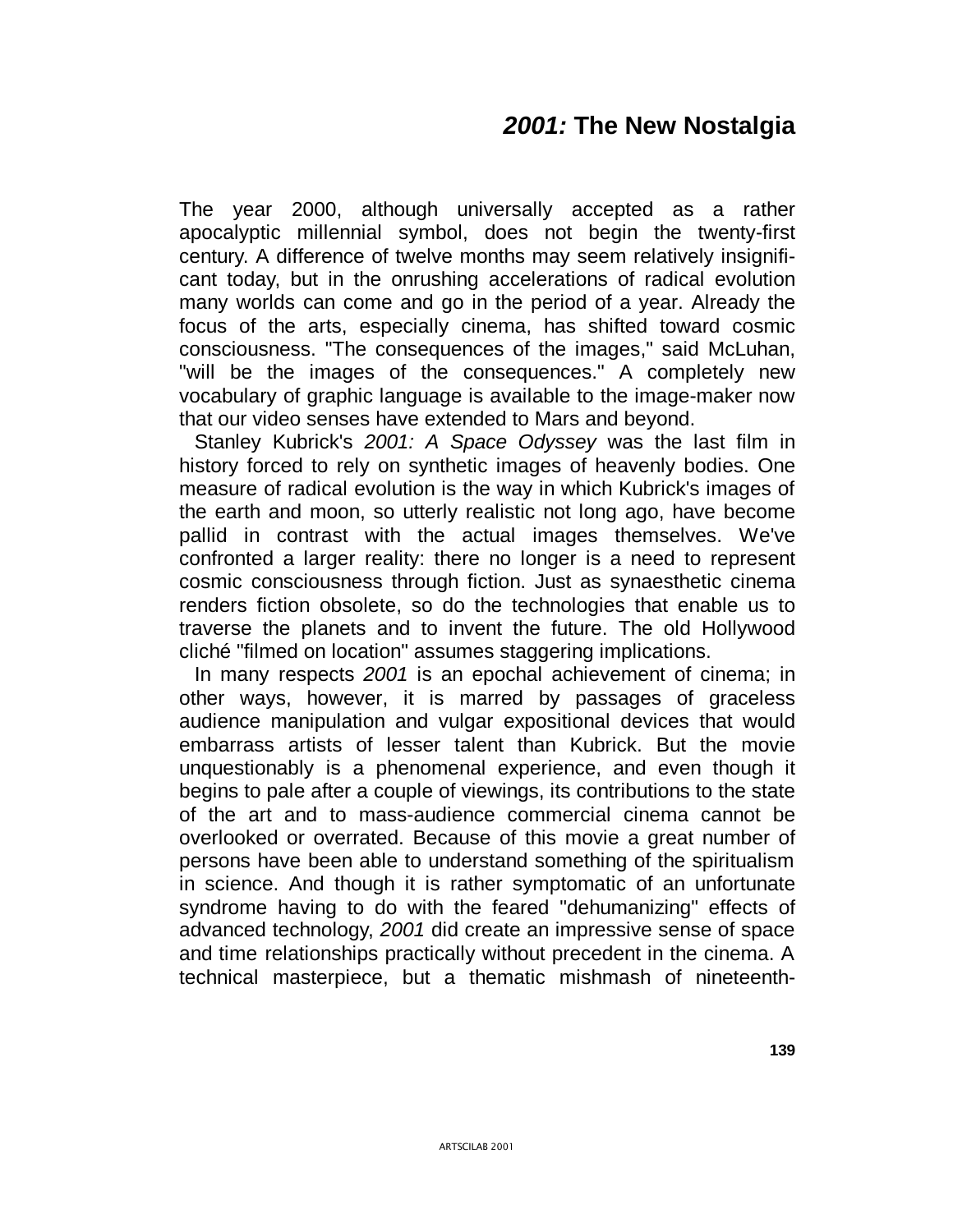and twentieth-century confusions, which demonstrates that it is not so much a film of tomorrow as a trenchant reflection of contemporary sentiments solidly based in the consciousness of today. Still, it *was*  more than we might have hoped it would be.

In casting its vision to the stars, *2001* returns full circle to the origins of human curiosity. One of mankind's oldest recorded thoughts has to do with the cyclic unity and simultaneous regeneration of the universe. In the texts of ancient Sanskrit is the notion that the universe dies and is reborn with every breath we draw. To a certain extent this has been substantiated by the studies of modern physics, which reveal that elemental changes at the atomic and subatomic levels are total and instantaneous, while the macro-system of the cosmologically vast universe itself is constantly in metamorphosis. In *Vishvasara Tantra,* which includes one of man's earliest attempts at explaining the formation of matter, we find the prophetic conclusion, *"What is here is elsewhere; what is not here is nowhere."*

These concepts are virtually embodied in the design of *2001,* from its higher ordering principle— that mankind's dawn is a continual process of death and rebirth— through each of its parts, none of which predicts the behavior of the whole. The film moves with an implacable and purposive grace through a richly-connected allegorical structure that recalls Ortega y Gasset's "higher algebra of metaphors." Encompassing the whole is the sexual/genetic metaphor in which rockets are ejaculated from a central slit in Hilton Space Station No. 5, and a sperm-shaped spacecraft named *Discovery* (i.e., *birth)* emits a pod that carries its human seed through a Stargate womb to eventual death and rebirth as the Starchild Embryo. Within this macrostructure we find endless variations such as the prehistoric bone that becomes a spinning space station, one of the most tasteful allegorical transitions in the history of a medium given to rather grandiose symbolism.

The behavior and ultimate deactivation of the berserk computer HAL might be viewed as a metaphor for the end of logic. It is established that HAL, who not only "thinks" but also "feels," represents the highest achievement of human intelligence. The machine is singing *"Daisy, Daisy, give me your answer true"* (a computer recording of which actually was made ten years ago) when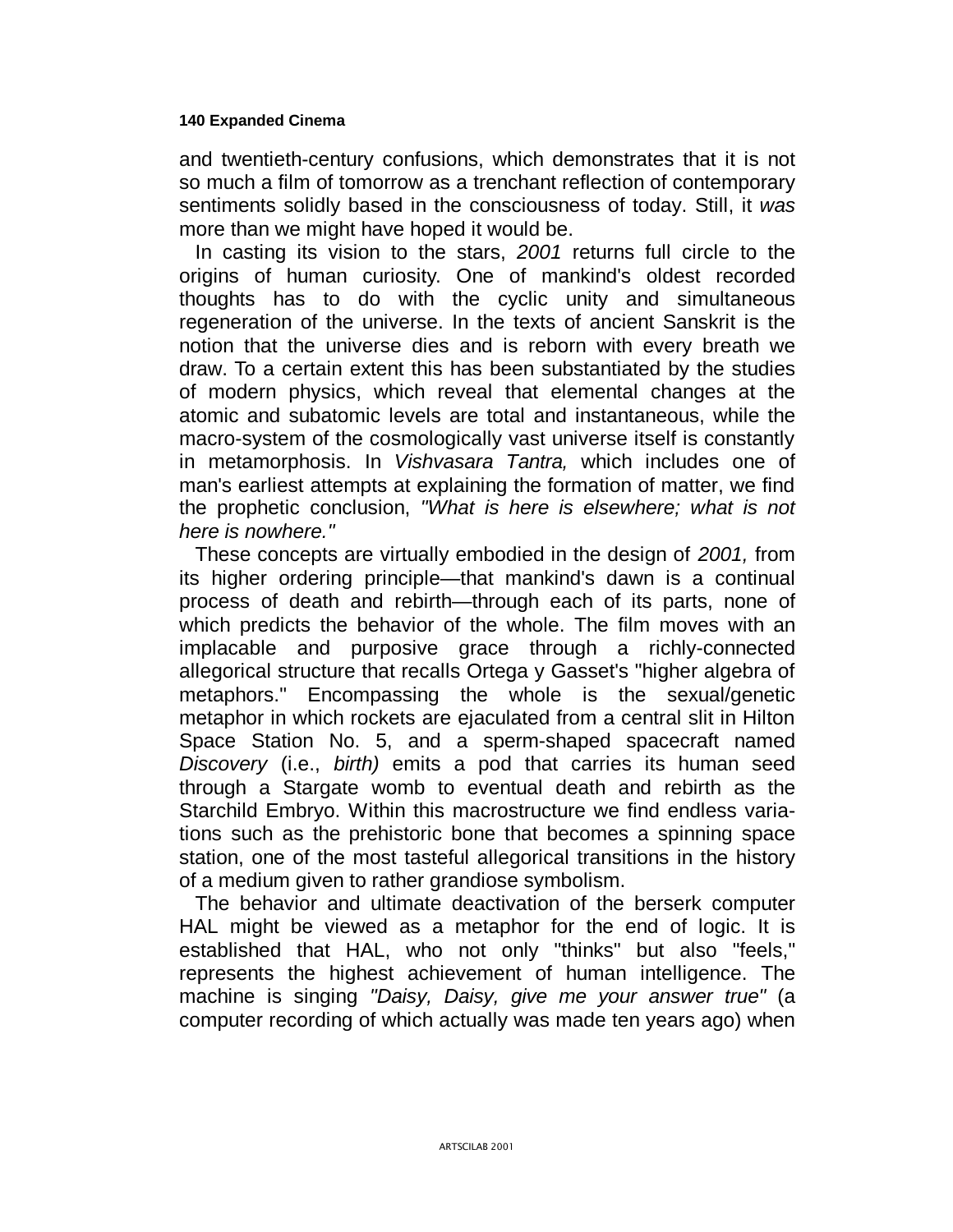the cybernetic lobotomy renders it senseless. Immediately after, the astronaut encounters the alien monolith in crucifix-alignment with a string of asteroids and is seduced through the Stargate into a dimension "beyond infinity"— that is, beyond logic.

In this domain far from any galaxy we know, the human finds himself in austere Regency chambers with an aqueous video-like atmosphere, constructed by whispering omniscient aliens to make him comfortable during the lifetime he is to spend under their scrutiny. He is kept ultra-healthy and lives to a very old age. This is depicted through a kind of metaphorical time-lapse in which the astronaut undergoes a series of self-confrontations, aging each time. At last he gazes toward a bed in which is lying an image of himself so old and emaciated that he incredibly resembles the humanoid apes of "The Dawn of Man." This primitive creature timidly lifts its palsied hand in archetypal gesture toward the metallic monolith that towers in the center of the glowing room.

Suddenly there appears the cosmic image that began the film and constitutes a kind of metaphysical leitmotiv of transcendental Cartesian beauty: in deep space we are levitated near a huge planet, its crest illumined by starlight. Another globe rises behind and directly in line with the first; and now, with a blinding starburst and Strauss's paean to Nietzsche, a fiery sun appears behind the second planet, completing the geometrical assembly of heavenly bodies. A timeless unforgettable image that suggests, almost surrealistically, some higher order, some transcending logic far beyond human intelligence. *2001 is* Stanley Kubrick's interstellar morality play.

There is, however, a fundamental disunity between the film's conceptual and design information. Its adherence to a Minimalist aesthetic of primary structures is starkly contrasted against the confusion of its ideas. And whereas it is structurally uneven, there are moments when form and content seem flawlessly synthesized. The elegant simplicity of its architectural trajectories is the harmonic opposite of its galactic polymorphism. And what might be described as its "aesthetics of space tooling" has captured the imagination of a society steeped in the vulgar bric-a-brac of postwar architecture. It has become a kind of cinematic Bauhaus.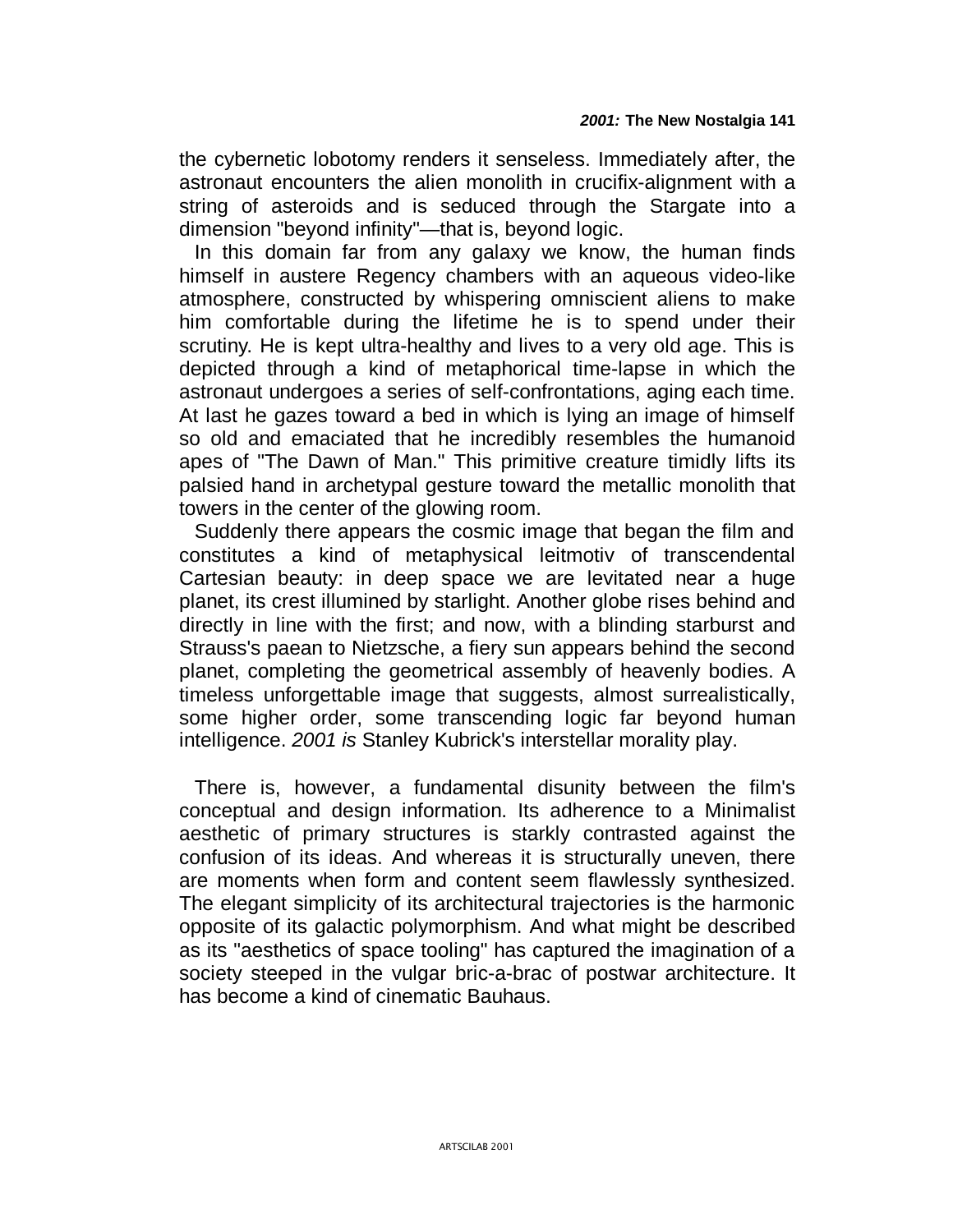

Mystical alignment of planets and sun in the Stanley Kubrick production *2001: A Space Odyssey.* Photo: courtesy of MGM Studios.

Central to this tremendous cultural influence, and in spite of the film's many confusions, is Kubrick's intuitive grasp of what I call the *new nostalgia.* It pervades the entire film, but particularly the sequence in which Gary Lockwood aboard the *Discovery* receives a videophone birthday message from his earthbound parents. The crucial effect is Kubrick's use of the *adagio* from Aram Khachaturian's *Gayane Ballet Suite.* The music— mournful, melancholy, with a sense of transcendental beauty— invests the scene with an overwhelming mood that invites only one interpretation: it is obviously a sad event.

This sadness is a manifestation of the new nostalgia: the astronaut is a child of the new age, a man of cosmic consciousness. Not only does he live in a different world from his parents on a conceptual level, he has physically left their natural world and all of its values. Of what possible significance could a birthday be to him? He doesn't even share a common definition of life with his parents. His companions aboard the *Discovery* are preserved in a cryogenetic state of suspended animation.

Yet the sequence has been widely interpreted as an indictment of the "dehumanizing" effects of technology. The astronaut is seen as a kind of "space zombie" because he appears indifferent to the effusions of his parents. In fact, the music functions not as commentary on the action but as an evocation of the Astronaut's realization of a generation gap both physical and metaphysical.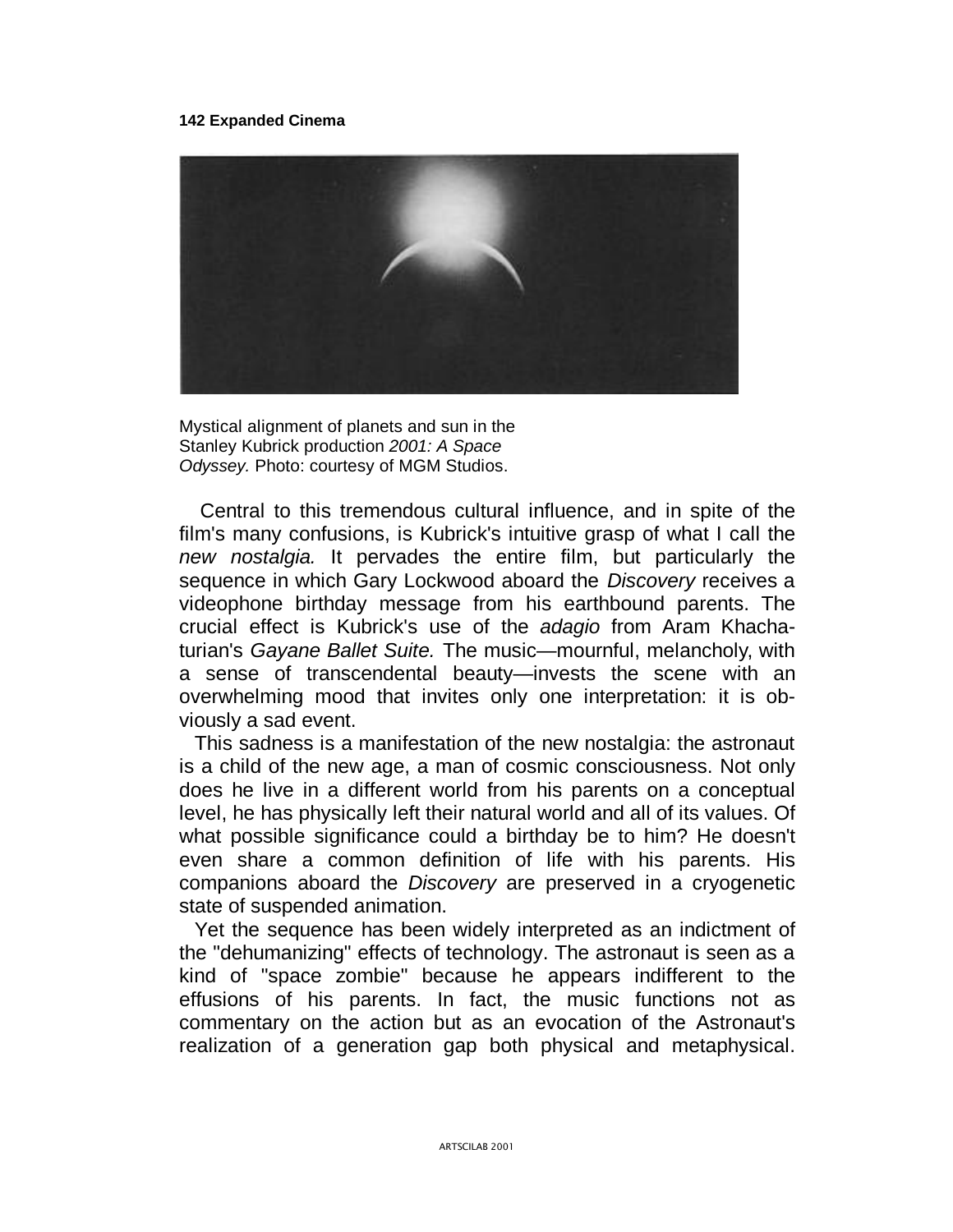### *2001:* **The New Nostalgia 143**

That he's not particularly demonstrative in the usual messy way suggests nothing so much as a sense of integrity. To find him inhuman is equivalent to Camus' Magistrate accusing Mersault of not loving his mother.

To understand this generation gap, we must realize that the melancholy of the new nostalgia arises not out of sentimental remembrance of things past, but from an awareness of radical evolution in the living present. When Sartre wrote about Existentialism, it was not popularly recognized as being inherent in daily experience; it was a concept, a theory, else there would have been no need for Sartre to formulate an entire cosmology upon it. But through electronic technology, Existentialism becomes daily experience. We are transformed by time through living within it; but technologies such as television displace the individual from participant to observer of the human pageant, and thus we live effectively "outside" of time; we externalize and objectify what previously was subjectively integral to our own self-image. The result is an inevitable sense of melancholy and nostalgia, not for the past, but for our inability to become integral with the present. We are all outsiders.

The new nostalgia also is a result of Western culture's transformation from sacred to secular: "Sacred societies resist change, unable to accept or value the new or untraditional. Secular societies, a relatively modern development, are oriented toward change, consciously seek out and value new and untraditional ways. Sacred societies are oriented toward the past; secular societies toward the future."<sup>8</sup> Ironically, no sooner has Existentialism moved from theory to experience than it is given a new dimension by science, which has replaced the church as our temple of worship and has disclosed man's teleologic, anti-entropic function in the universe, something the church never was able to do.

But the scientific method is, by its very nature, nonsacred. Everything is open to challenge. Thus the new nostalgia is a symptom of our realization that nothing is sacred. This produces a tendency to dissociate and distance oneself from all previously coveted phenomena that have provided continuity as landmarks of the soul. Most of mankind's ancient dreams have become realities;

<sup>8</sup> John McHale, *The Future of the Future* (New York: George Braziller, Inc., 1969), p. 24.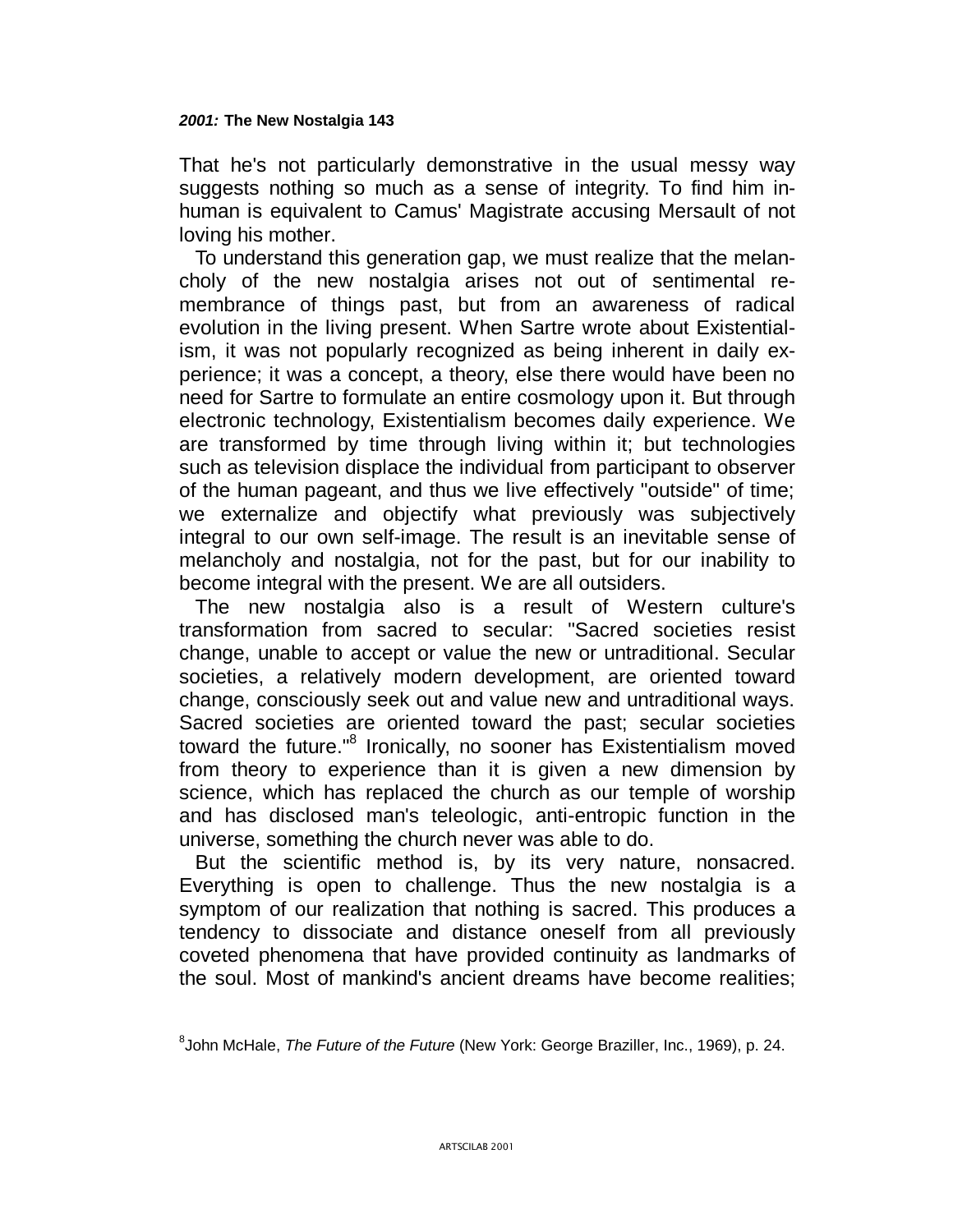the speed of change has caught us without new dreams to replace the old, because the world of tomorrow is elsewhere and unthinkable.

We find, moreover, that the new nostalgia is a symptom of the death of history. The more we learn about the present, about humanity's perception and interpretation of the present, the more suspect history becomes. When Fuller remarks that our most polluted resource is the "tactical information" (news) to which humanity spontaneously reflexes, he echoes Hermann Hesse's view that "history's third dimension is always fiction." The present has discredited the past, while the history of the present is recorded by machines, not "written" by men, and is thus out of our hands as a "man-made" phenomenon. "The computer," says McLuhan, "abolishes the human past by making it entirely present." We don't "remember" the assassination of John F. Kennedy because we never experienced it directly in the first place. For millions of people who were not actually present in Dallas, Kennedy's death exists only in the endless technologically-sustained present. We "remember" it in the same way that we first "knew" it— through the media— and we can experience it again each time the videotapes are played. Since we see and hear and feel only the conditioning of our own memory, a great flood of nostalgia is generated when technology erases the past and with it our self-image.

The new nostalgia also is a result of humanity's inevitable symbiosis with the hallucinogens of the ecology. First, man's image of himself as discretely separate from the surrounding biosphere is shaken by his discovery of the a priori biochemical relationship between his brain and the humble plant. Second, in the consciousness-expansion of the drug experience, the overwhelming emotion is one of remembering something that one has forgotten, something one "knew" long, long ago in the forgotten recesses of the mind. The *deja vu* of the drug experience results from the discovery of how much is absent in "normal" perception of the present, not the past. Although *2001* contains no specific allusions to drug experiences, the subject is indirectly suggested in the Stargate Corridor sequence, which might well be interpreted as a drug-trip allegory.

 But perhaps the most profound aspect of the new nostalgia is what we call the generation gap, which is totally a result of the unprecedented sudden influx of information. The past is discredited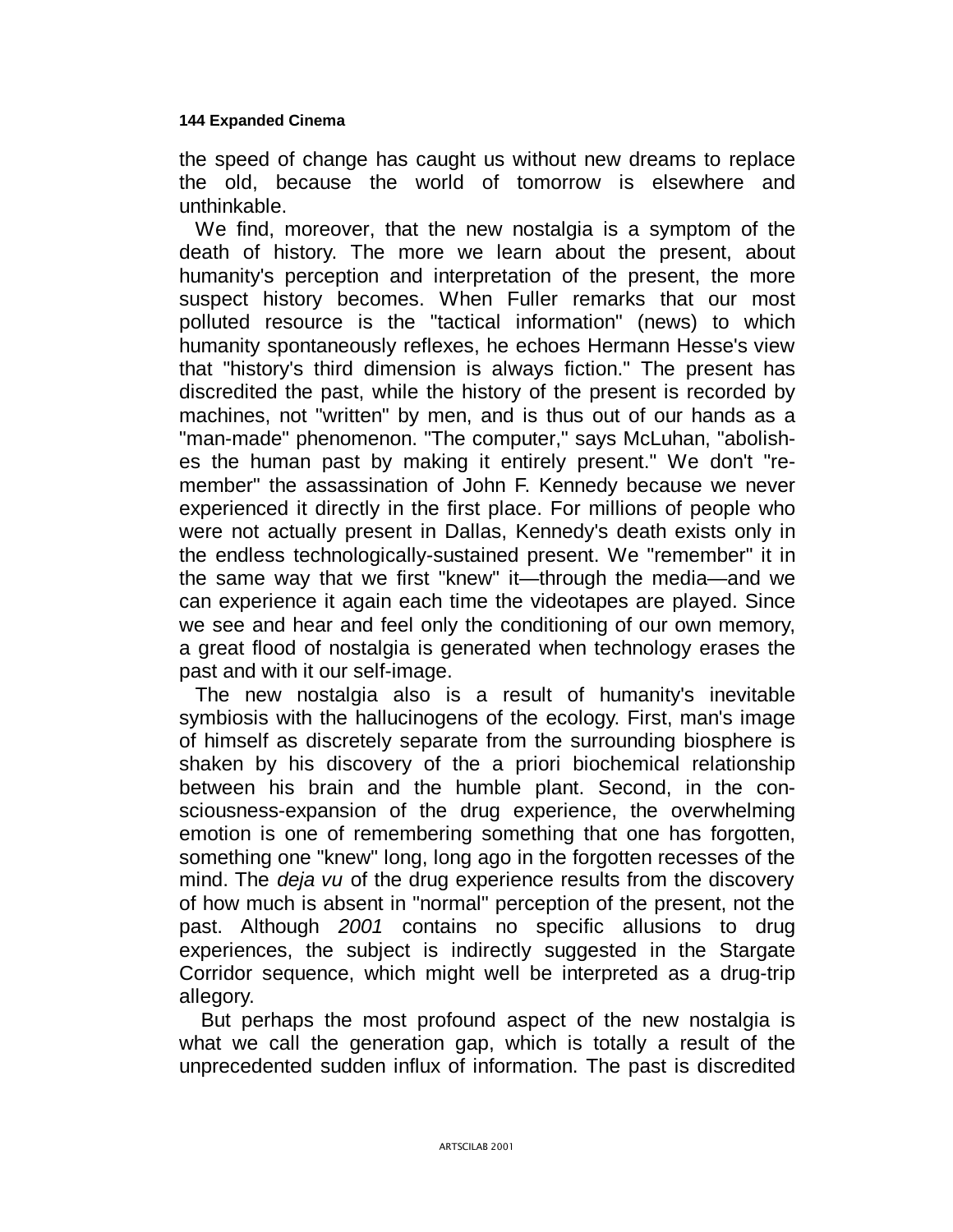### *2001:* **The New Nostalgia 145**





Starchild Embryo from the Stanley Kubrick production *2001: A Space Odyssey.* "The image of the Starchild, its umbilical feeding from no earthly womb, elegantly symbolizes a generation gap so sudden and so profound that few of us believed it possible." Photo: courtesy of MGM Studios.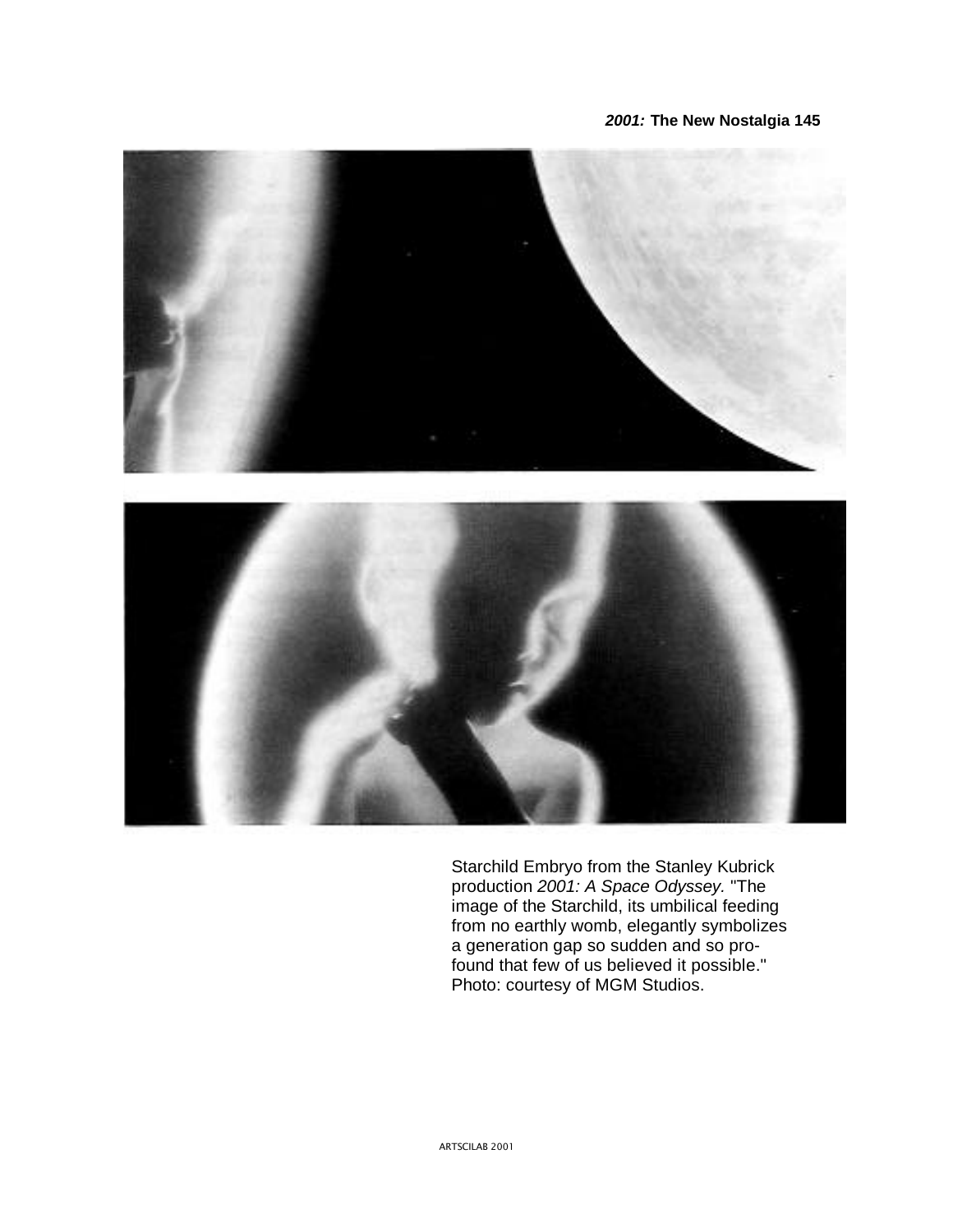but continues to inform a present in which new information has revealed us in a completely new perspective. The information implosion, as revised self-knowledge, sheds un-relenting and inadvertently cruel light upon the illusions of the past, of which our parents are victims. We find, as Hesse did, that "world history taken as a whole by no means furthered what was desirable, rational, and beautiful in the life of man, but at best only tolerated it as an exception."<sup>9</sup>

For the first time in history, an entire generation abruptly discovers that its legacy of love has been tragically ill-served: "Humanity is characterized by extraordinary love for its new life, and yet has been misinforming its new life to such an extent that the new life is continually at a greater disadvantage than it would be if abandoned in the wilderness by its parents. $10^{\circ}$  The image of the Starchild Embryo at the conclusion of *2001,* its umbilical feeding from no Earthly womb, elegantly symbolizes a generation gap so sudden and so profound that few of us believed it possible. As we unlearn our past, we unlearn our selves. This is the new nostalgia, not for the past because there is no past, and not for the future because there are no parameters by which to know it.

The Cybernetic Age is the new Romantic Age. Nature once again has become an open empire as it was in the days when man thought of the earth as flat and extending on to infinity. When science revealed the earth as spherical, and thus a closed system, we were able to speak of parameters and romance was demystified into Existentialism. But we've left the boundaries of earth and again have entered an open empire in which all manner of mysteries are possible. Beyond infinity lurk demons who guard the secrets of the cosmos. We are children embarking on a journey of discovery. "The same extraordinary intellectual forces with which man is remolding his planet are now being turned in upon himself. The results of this inner exploration may be infinitely more powerful than any physically-extended voyage to Mars or the bottom of the sea."<sup>11</sup>

<sup>9</sup>Hermann Hesse, *The Glass Bead Game* (New York: Holt, Rinehart, and Winston, Inc., 1969), p. 150.

<sup>&</sup>lt;sup>10</sup>R. Buckminster Fuller, *Education Automation* (Carbondale, Ill.: Southern Illinois University Press, 1962), p. 9.

<sup>11</sup>John McHale, "Man +," *Architectural Design* (February, 1967), pp. 87, 88.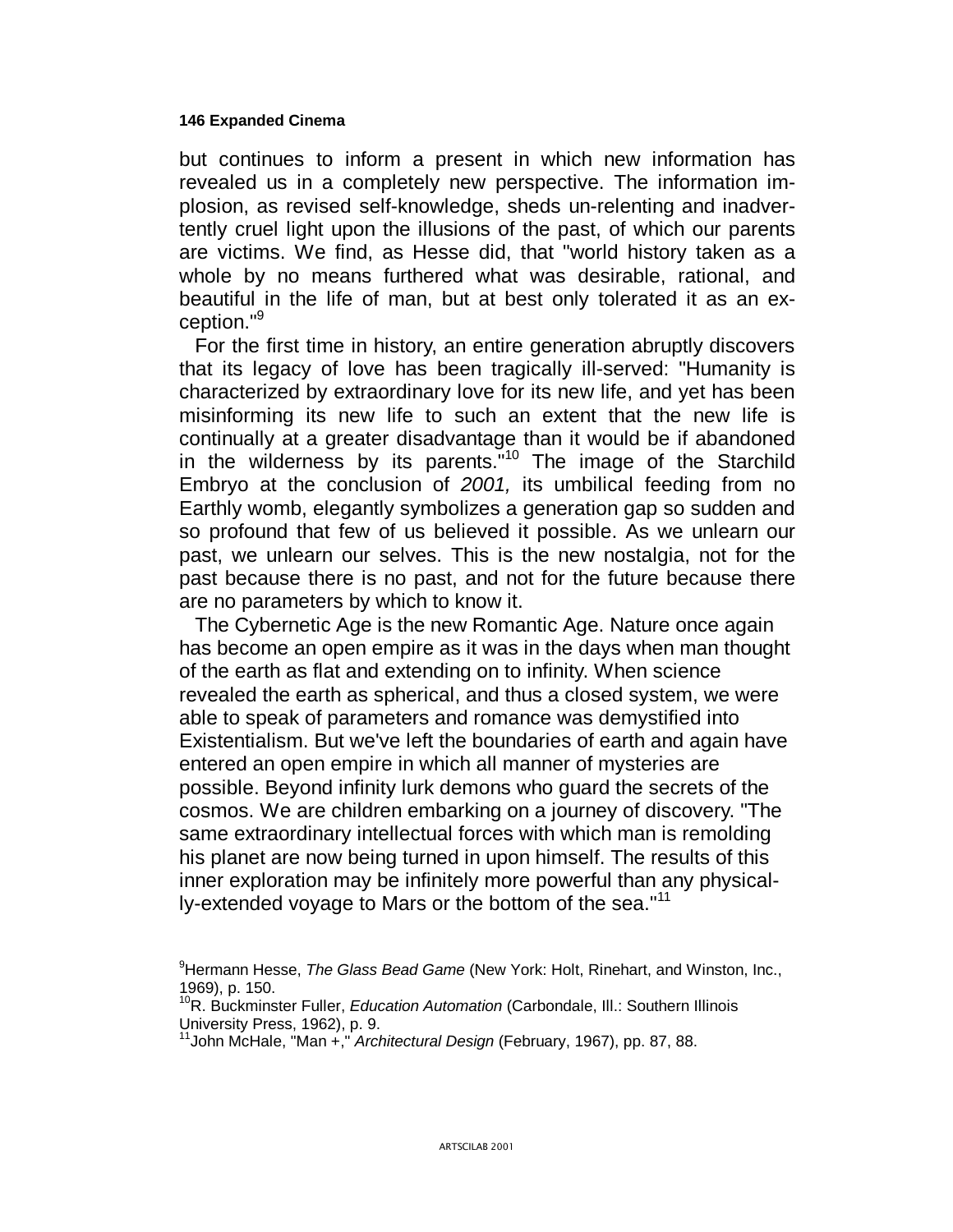Kubrick himself demonstrated his awareness of the new nostalgia when he quoted Carl Jung's remarks on possible consequences of contact with advanced alien intelligence: ". . . reins would be torn from our hands and we would find ourselves without dreams... we would find our intellectual and spiritual aspirations so outmoded as to leave us completely paralyzed."<sup>12</sup>

I interviewed Arthur C. Clarke, coauthor of 2001, who has been chiefly responsible for elevating science fiction from pulp to profundity. I was accompanied by Ted Zatlyn, then editor of the *Los Angeles Free Press.* We suggested that the film's depiction of the man/machine symbiosis as ominous and threatening might have been irresponsible.

CLARKE: It could be irresponsible, yes. But the novel explains why HAL did this and of course the film never gave any explanation of his behavior. So from that point of view it differs from the novel. I personally would like to have seen a rationale for HAL's behavior. It's perfectly understandable and in fact makes HAL a very sympathetic character because he's been fouled up by these clods back at Mission Control, you see. And in a way it's more promachine than pro-human, if you analyze the philosophy behind the novel. I included a sort of emotional passage about Hal's electronic Eden and so on. But it would have been almost impossible to give the logical explanation of just why HAL did what he did. It would have slowed things down too much. So it had to be treated on this sort of na *y*e and conventional level. Then there was the straightforward matter of dramatic content. One had to have some kind of dramatic tension and suspense and conflict. And Hal's episode is the only conventional dramatic element in the whole film. And so in that way you might say that it was rather contrived. We set out quite consciously and deliberately— calculatedly, if you like— to create a myth, an adventure, but still be totally plausible, realistic, intelligent. We weren't going to have any blonde stowaway in the airlock and all this sort of nonsense that you've seen in the past. This immediately limited our options enormously. There are fairly few things that can happen on a space mission. Especially if the men have been carefully selected psychologically and so on— all

<sup>12</sup> Stanley Kubrick interviewed in *Playboy* (September, 1968), p. 96.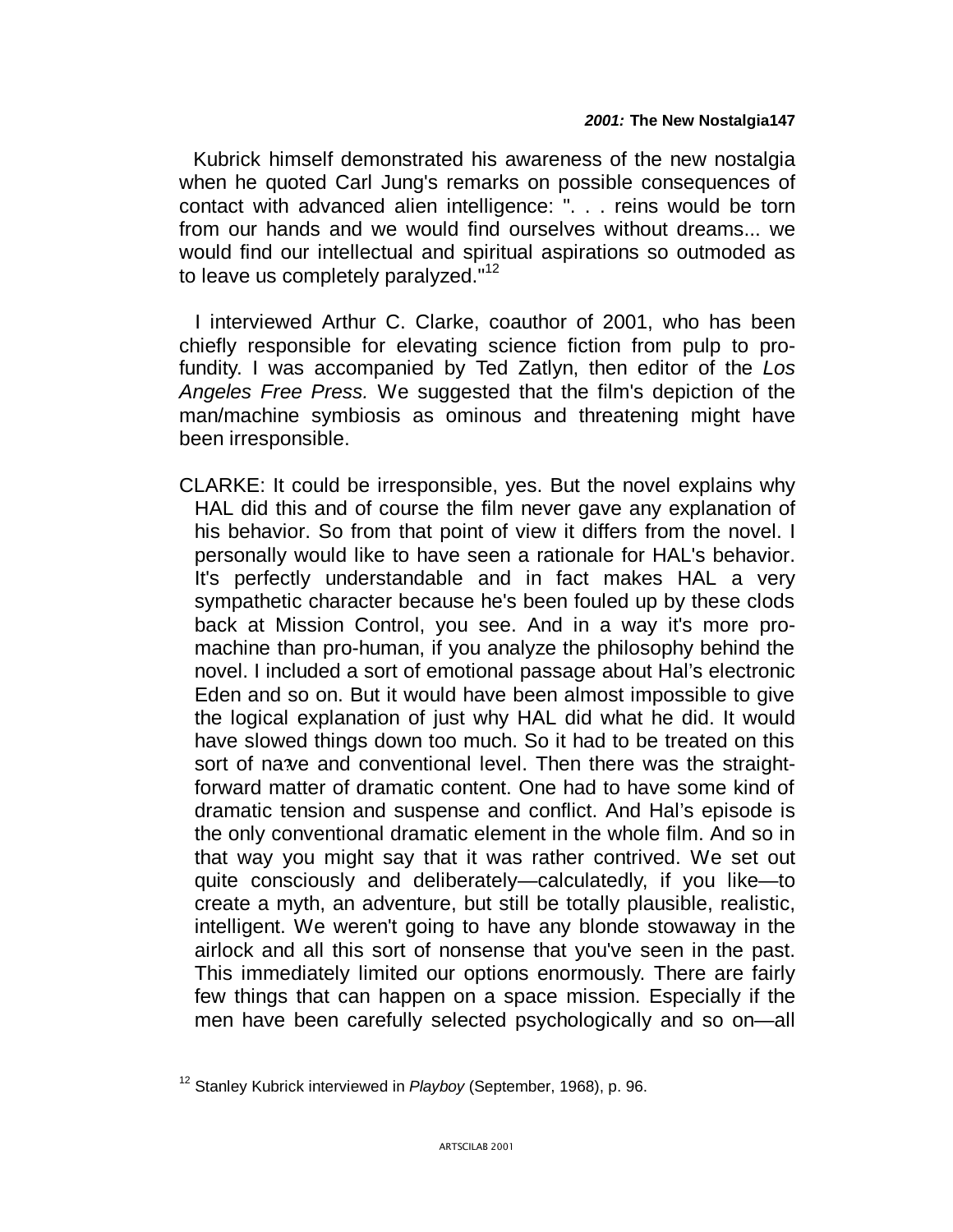the things which make astronauts such undramatic characters. You don't have nervous breakdowns or Caine Mutinies on a spaceship.

- TED: Do you see the hippie phenomenon as an evolutionary process similar to what you described in *Childhood's End?* Many aspects of what we call the hippie movement were almost prophesied in that book, especially the idea of an awakened moral conscience among youth.
- CLARKE: Yes, at one point I had a subtitle for *2001* which was *Childhood's Beginning.*
- TED: But in another way there seems to be a contradiction between *2001* and *Childhood's End.* In an evolutionary sense. In *2001* the idea of an evolving expansion of consciousness seems directly opposed to extending the American capitalistic free-enterprise system into outer space. I mean with Howard Johnson and Pan-Am businesses.
- CLARKE: That was done primarily to establish a background of realism to achieve total acceptance by the audience.
- GENE: Yes, but you see this is exactly what we feel is rather unfortunate about the film. I mean that's all very fine, and it works, and everyone likes that, they think it's clever and all. But in fact how "realistic" is capitalistic free enterprise at that advanced stage in man's evolution? And to suggest such a thing— even to suggest "ownership" in space is perhaps a bit of self-fulfilling prophecy. We are what we think the future will be.
- CLARKE: But that doesn't necessarily mean capitalistic free enterprise. Pan-Am is running the range for NASA, but that doesn't necessarily mean a capitalistic system. Names hang on, that's all. I mean Hilton is planning a space-station hotel. He gave a talk and showed designs three years ago.
- TED: But tile obvious extension of that idea is spherical influence in space— Russia's sphere here, America's sphere here, China's sphere over there. I just don't think that when man evolves to the point where he can travel throughout the universe, using new energy sources and so on, that he will carry with him an archaic form of thinking.
- CLARKE: Well, of course, he won't. Things will change completely. But the events of *2001* are only thirty years from now. And a lot of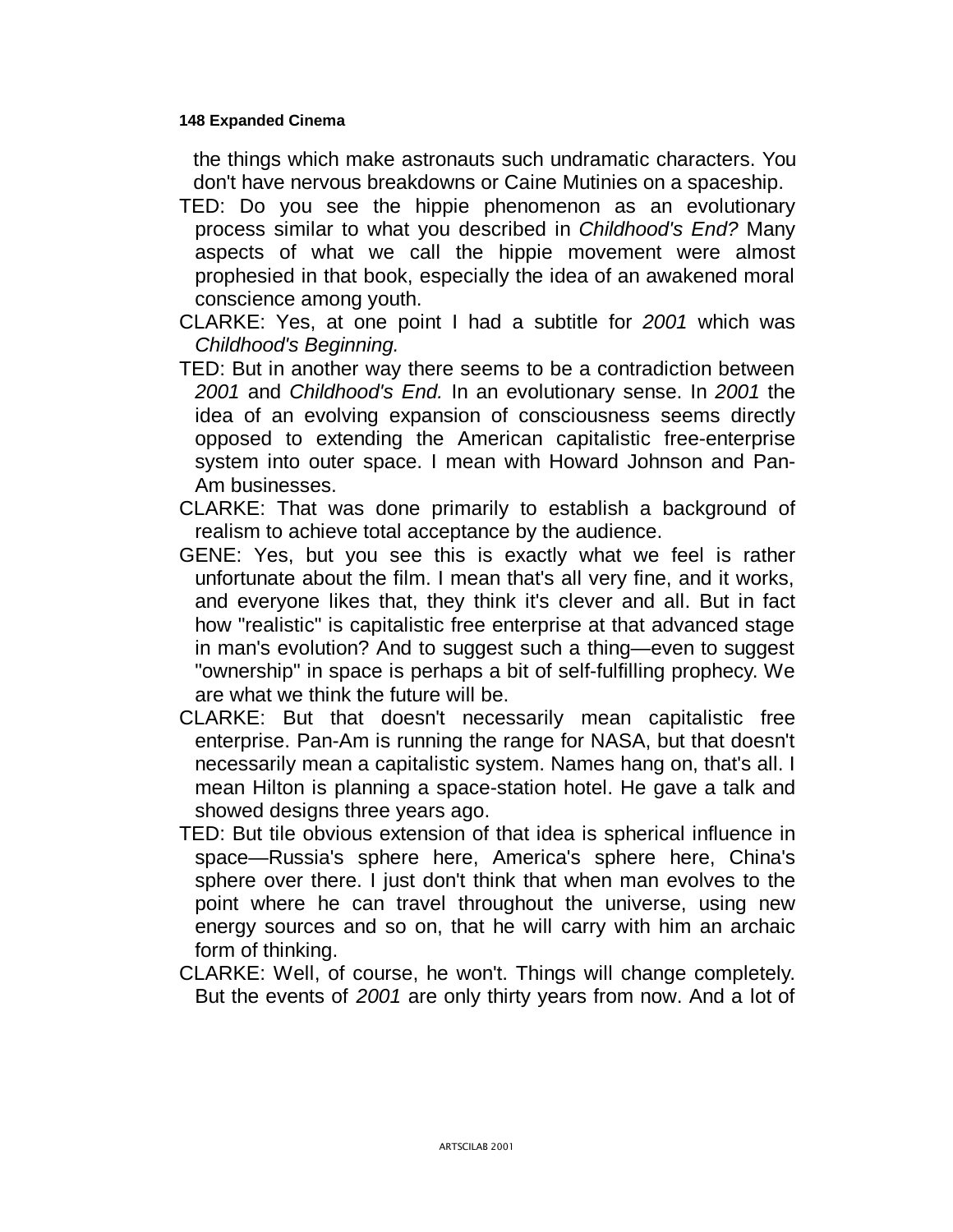these things will still be around. The names anyway. Just as the Catholic Church still exists in name. In fact, if I'd done *2001* by myself I'd have had an international organization instead of nationalism. But here again you're constrained by practical matters— this is an American film made by an American company and there are a lot of problems. For example at one point we were saying we should have at least one token black in the crew. But when your crew is only two people it would be so obvious. I mean can you see Bill Cosby in there? So finally we said the hell with it.

- GENE: Science fiction has had a new image for the last few years, a new respectability. In fact, most people are now willing to accept the fact that there is nothing *but* science fiction.
- CLARKE: I've been saying for years that mainstream literature is a small subsection of science fiction. Because science fiction is about everything.
- GENE: Exactly. And one of the significant aspects of *2001 is* that it's science fact. When you discuss science and what it's doing, you're not only discussing the present but the past and the future simultaneously. Because science encompasses what has been and what will be all in the moment, the present. So the idea of science *fiction* no longer is meaningful.
- CLARKE: One reason older people dislike *2001 is* they realize it's about reality and it scares the hell out of them. This film is about the two most important realities of the future: development of intelligent machines, and contact with higher alien intelligence. Which of course may be machines themselves. I suspect that all really higher intelligences will be machines. Unless they're beyond machines. But biological intelligence is a lower form of intelligence, almost inevitably. We're in an early stage in the evolution of intelligence but a late stage in the evolution of life. Real intelligence won't be living.
- GENE: I understand your meaning of that idea as a beneficial thing in which man is rendered obsolete as a specialist, obsolete as all the things he's been up to now— obsolete in comparison to the computer's ability to do all these things better and quicker— but, on the other hand, man is then totally free to live comprehensively, nonspecialized, like the freedom of children.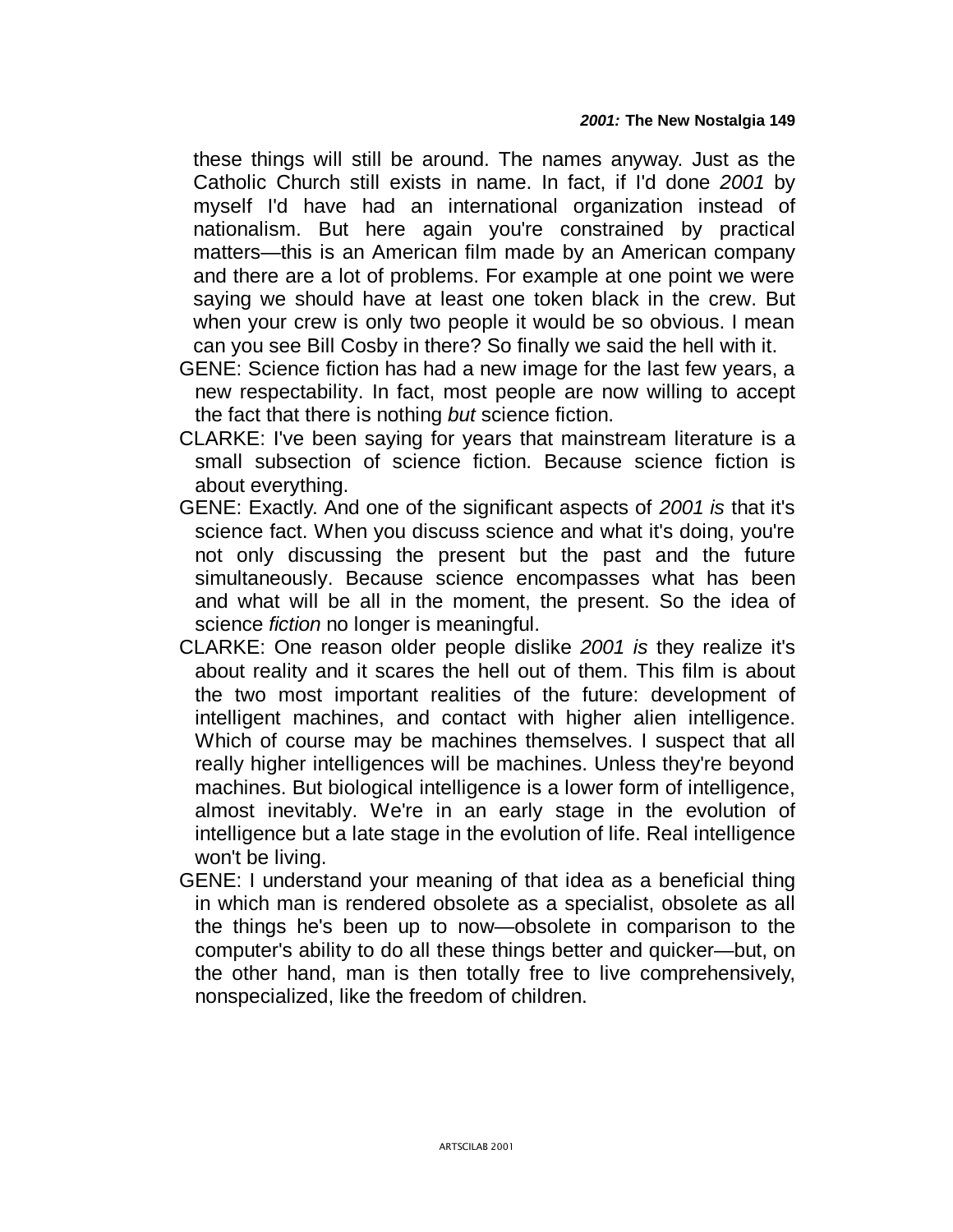CLARKE: That's how I ended one of my essays on the subject. I said "Now it's time to play." The goal of the future is total unemployment, so we can play. That's why we have to destroy the present politico-economic system.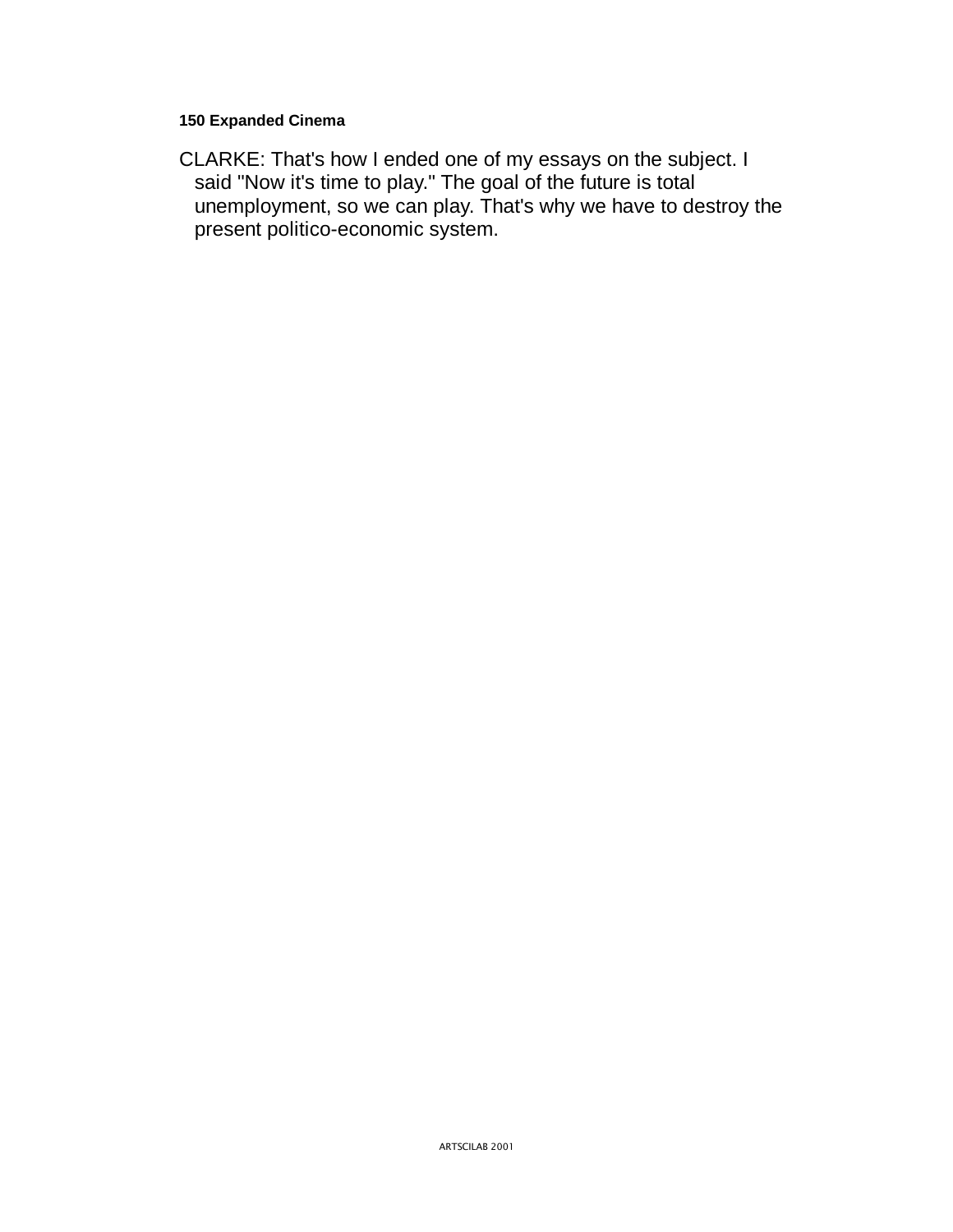The conceptual deficiencies of *2001* are somewhat redeemed by its sophisticated deployment of cinematic technology. For the first time in commercial cinema we are given the state of the art at its highest point of refinements.<sup>13</sup> *2001* has become the higher ordering principle by which all commercial cinema must be measured.

Douglas Trumbull, a twenty-five-year-old artist/technologist, was one of four special effects supervisors on the project. The so-called slit-scan machine, which created the Stargate Corridor sequence, was one of several pieces of equipment Trumbull developed especially for this film. Though much of its impact is due to the Cinerama format (16mm. versions are not nearly so impressive), the sequence was nevertheless a breakthrough in commercial cinema. Although this particular approach to the slit-scan was developed by Trumbull, the technique does have precedent in the work of John Whitney.

According to Trumbull, the original screenplay called for a giant tetrahedron that would be discovered in orbit around Jupiter. This was because there is, in fact, a strange perturbation of one of Jupiter's moons. Astronomers have noted that it appears to grow larger and smaller at certain points in its orbit. "So Clarke said maybe it's not a moon at all," Trumbull recalls. "Maybe it's some sort of object that presents a larger and smaller size as it rotates. So the spacemen arrive and it's this huge tetrahedron with a hole in it. He positions his pod over the hole, looks down through, and can see into another dimension. The tetrahedron may be superimposed over Jupiter but he sees stars through the hole: a time gate."

TRUMBULL: We spent a long time drawing tetrahedrons with holes in them and it all looked corny. It was never right. Then someone thought of having a giant hole or slot directly in one of the moons. The spaceman is orbiting around one of the moons and finds a

<sup>13</sup> Extensive details on the production of *2001* were published in *The American Cinematographer* (June, 1968).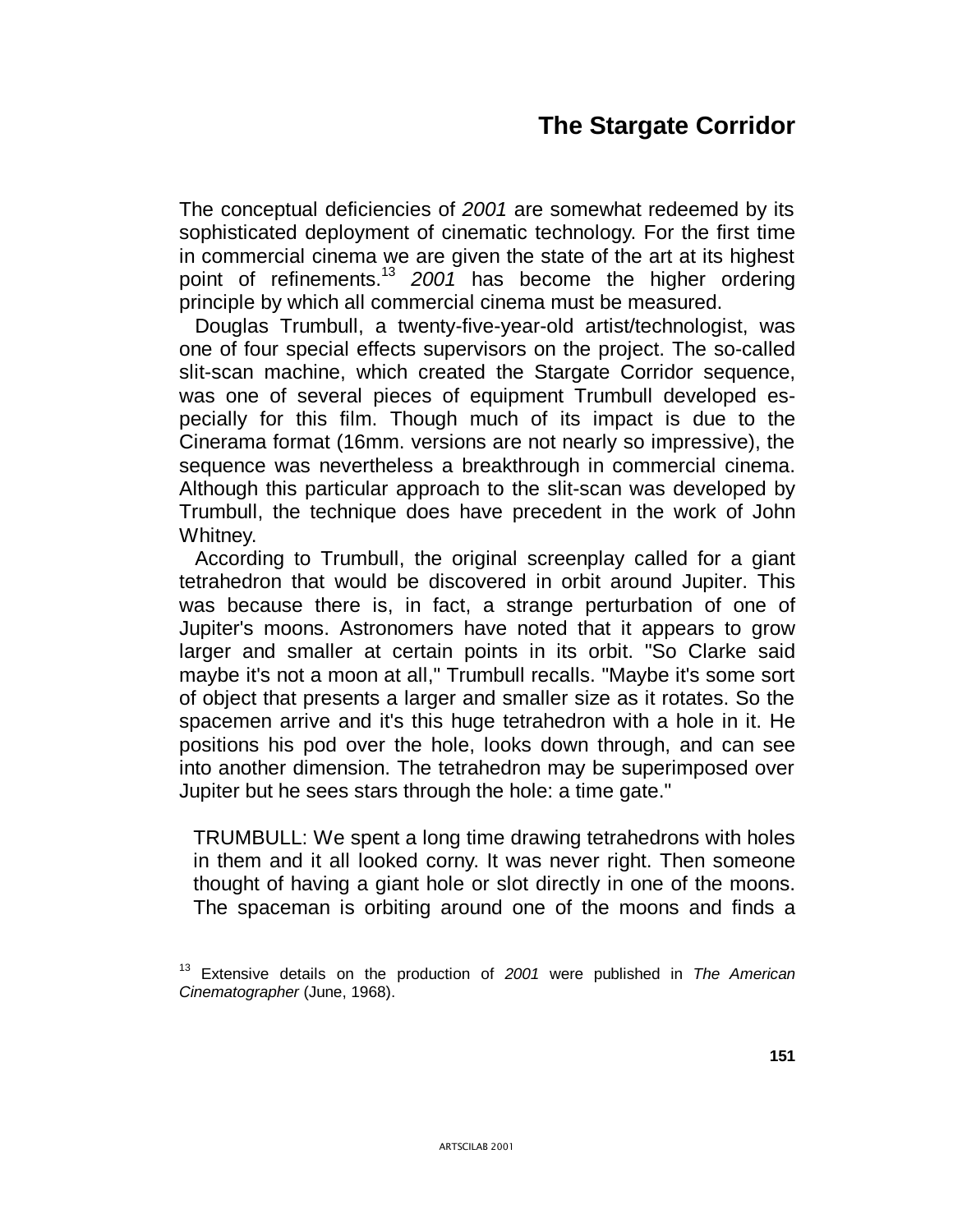

Slit-scan Stargate Corridor from Stanley Kubrick's *2001: A Space Odyssey.*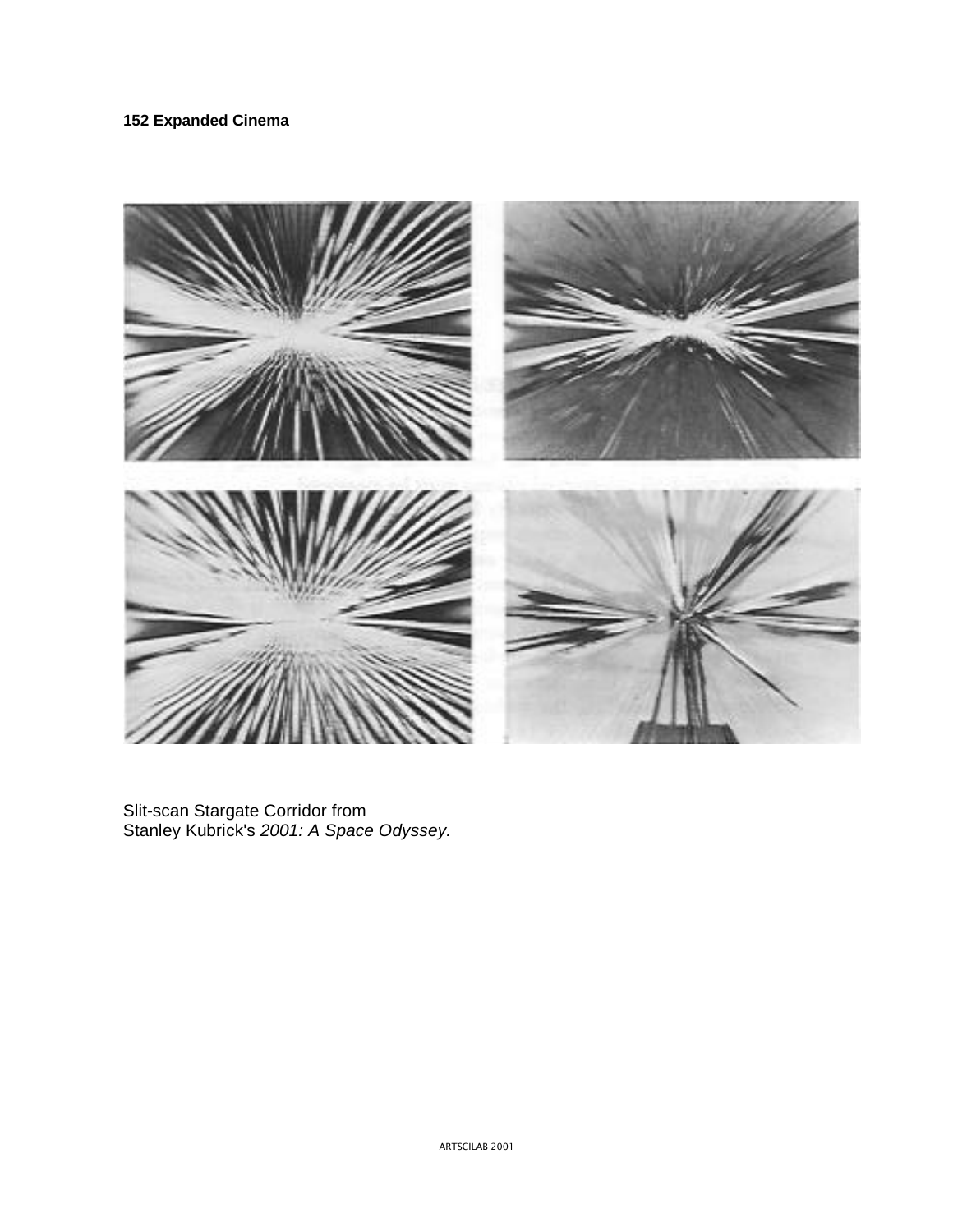hole in it. We drew pictures of that and they looked pretty stupid. Finally Kubrick came up with the idea of the big slab. He always insisted on super-simple symmetrical forms rather than anything which would deviate artistically from the simplest approach.

One of the very last things we did was adding the mystical symmetry. The Jupiter sequence culminates in a shot in which the moons and asteroids are aligned and the mysterious slab is seen perpendicular to them like a crucifix. It wasn't intended to be that, but that's the way it came out. So when we saw what we had, we worked back from that point and created similar scenes earlier in the film. For example, when the apemen are looking up at the slab and suddenly there's this symmetrical alignment of the sun and the moon over the slab— that was put in long after the sequence was shot. Then we went back to the point where they discover the slab on the moon and inserted the same imagery for that sequence. This was all second-guessing but it was meant to suggest the same ideas as one finds behind similar imagery in mystical literature and symbols.

There was always the idea that Keir Dullea would go into a timewarp or some kind of "psychedelic" corridor, but we didn't know how to get him into it. What do we do with him? Does he fall into a hole or what? It was completely unresolved. The special effects people came up with corny things with mirrors that looked terrible. So I stumbled onto this idea through fragments of information about what John Whitney was doing with scanning slits that move across the lens creating optical warps. I figured why couldn't you have a slit that starts far away and moves toward the camera? Rather than moving laterally, why can't it move dimensionally?

So I did a simple test on the Oxberry animation stand. It was rigged with a Polaroid camera so you could take Polaroid pictures of any setup immediately to see how it looked. So I just ran the camera up and down and juggled some slits and funny pieces of artwork around, and I found out that you could in fact scan an image onto an oblique surface. That whole idea expanded and I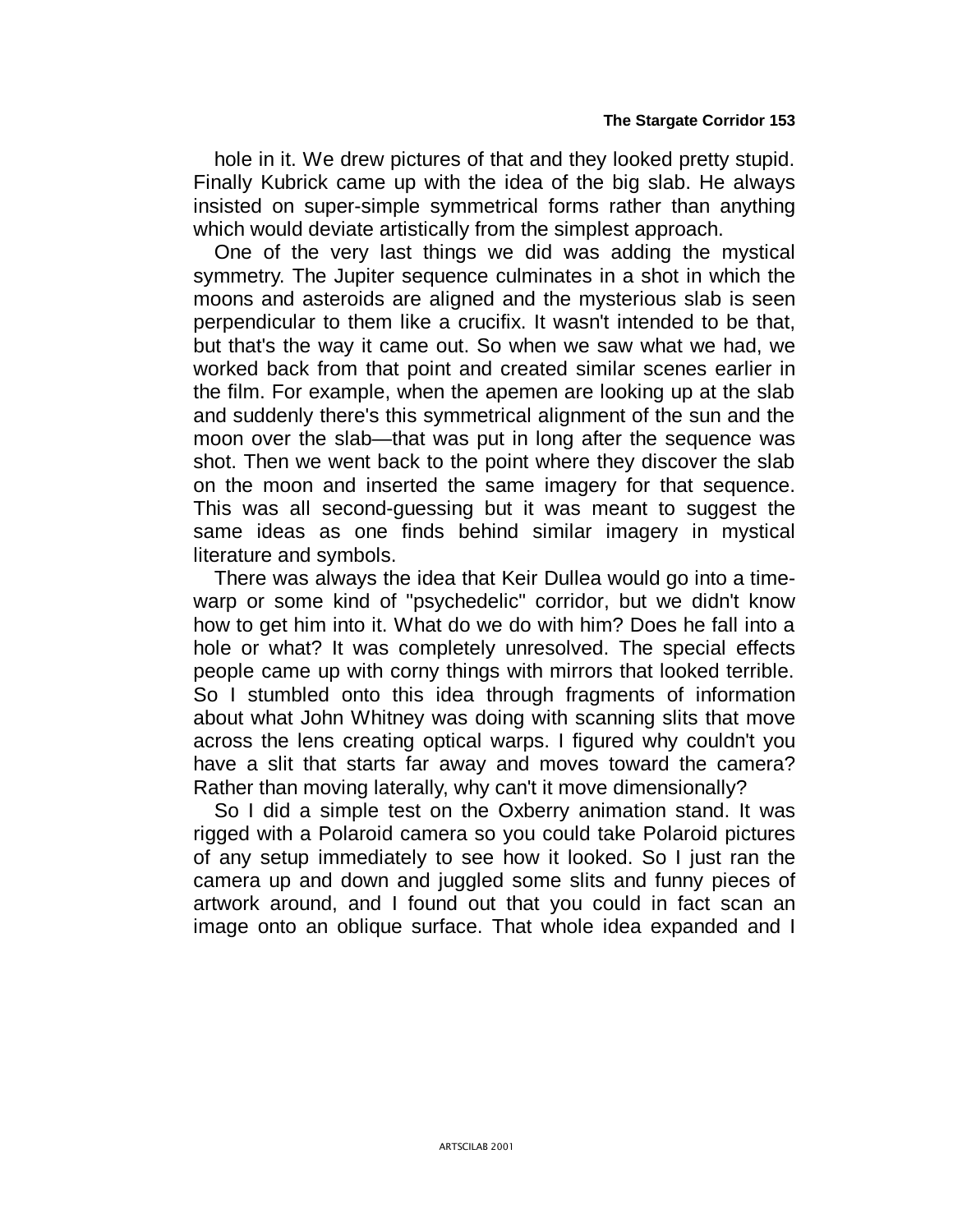built this huge thing that occupied about 50,000 square feet. It produced the effect which I call the Slit-Scan Effect.

Similar to image-scanning techniques used in scientific and industrial photography, Trumbull's process was totally automated through an impressive battery of selsyn drives, timers, sequencers, and camera controls. Basically it involved a standard 65mm. Mitchell camera mounted on a fifteen-foot track leading to a screen with a narrow vertical slit in its center. Behind the screen was a powerful light source focused through several horizontally-shifting glass panels painted with abstract designs and colors.

When the camera is at the "stop" position at the far end of the fifteen-foot track, the illuminated slit is framed exactly in the center of the lens. The standard shutter is taken out of phase and held wide open. An auxiliary shutter is built onto the front of the lens that opens to F 1.8 when the camera begins to track toward the screen. One single frame of film is exposed during the sixty-second period in which the camera tracks from fifteen feet to within one and one-half inches of the screen. The camera lens is attached to a bellows mount on a camshaft rotating from a selsyn linked to a drive motor, all of which maintains perfect focus and depth-of-field the entire distance of the one-minute track.

When the camera reaches the screen it has veered one-half of a frame either right or left of the slit. The exposure thus produced on the single frame is a controlled blur, much the same as time exposures of freeways at night that produce streaks of red taillights. The shifting panels of painted glass behind the slit alter the pattern of light coming through the slit as the camera approaches, producing an uneven or streaked blur. When the process is repeated for both sides of the frame, the effect is of an infinite corridor of lights and shapes advancing at enormous velocity.

The glass panes behind the slit are shifted horizontally by selsyns and advancing motors synchronized with the tracking camera. Thus the exposure pattern is identical for each frame of film except that a differential mechanism displaces the entire rig slightly for each camera run, creating an impression that the scanned image is moving.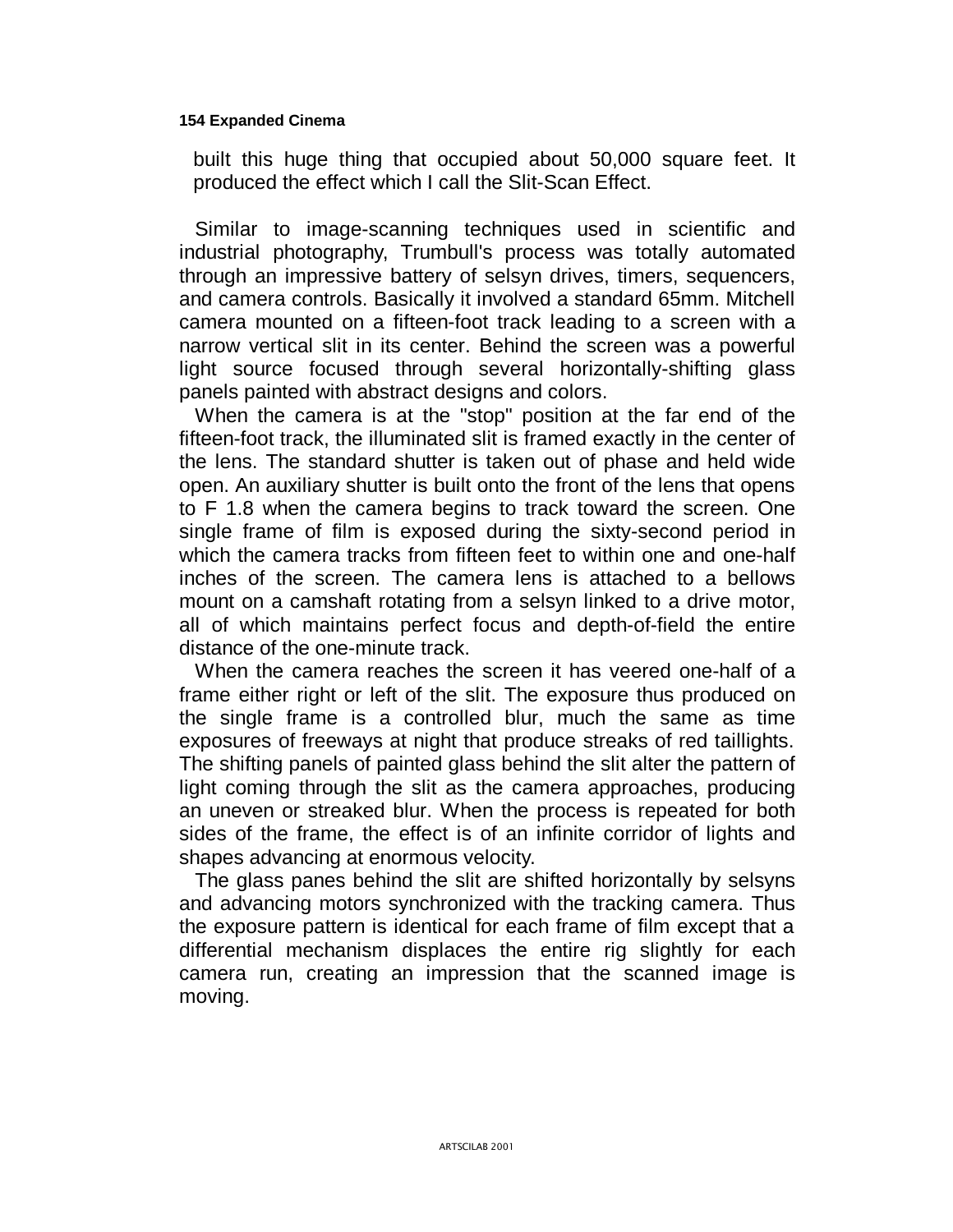### **The Stargate Corridor 155**



Slit-scan machine built by Douglas Trumbull for the Stargate Corridor sequence of Stanley Kubrick's *2001: A Space Odyssey*.

The slit-scan is not limited to this application. As we shall see later, John Whitney, Jr., has constructed a computerized, hybrid optical printer that automatically scans a projected motion-picture sequence. In addition, the camera need not track perpendicular to the scanned image; a diagonal approach would create effects of warped perspective in otherwise representational imagery.

TRUMBULL: There was one short slit-scan sequence— a bad take, actually— which started out black and instead of having walls of color come at you it had little points of light which were parts of the artwork before it actually developed into walls. It started out black, then a few little red sparks came out, and then a few more and it generated more and more. That particular shot was done with a device I rigged for automatically accelerating the speed. So as the dots were coming up it was accelerating at such an incredible rate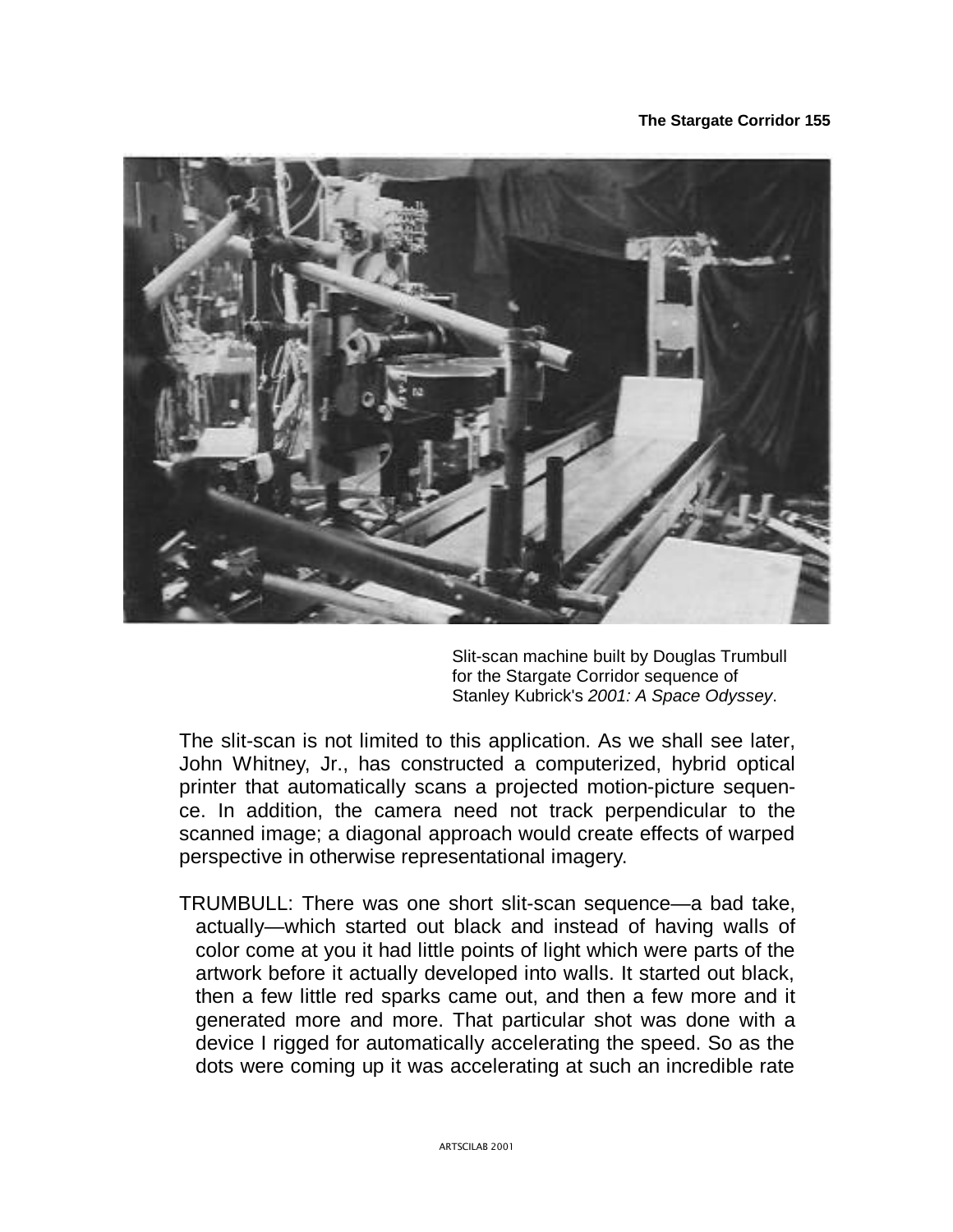that we used up all the artwork in a couple of seconds. Though the shot is brief it was the only one with a transitional effect: it started out black and slowly became something.

We had a double-projection technique in which we could run two aligned 35mm. projectors simultaneously onto one screen to see how two elements looked together. So that was how we figured out the way of getting the astronaut into the Stargate sequence: we shot a scene just panning away from Jupiter out into deep space and faded in that little slit-scan footage which gave us our transition into the time-warp. At the same time we were shooting the slab floating around Jupiter. There was a physical problem in getting the slab out of the frame without matching the camera movement with the animation pan. So we decided to have it just fade out between the planets: the slab fades, and as the slit-scan comes in the stars fade out. It's strange how solutions to technical problems become the content of the film.

If one considers the introduction of sound and then color as successive "generations" in the history of cinema, it is possible to say that we've entered the fourth generation by marrying basic cinematic techniques to computer and video sciences. There have been no fundamental breakthroughs in the nature of cinema since its conception. In one sense the history of film is but a footnote to Lumière and Méliès. But the technological revolution begins the new age of cinema. Before moving into computer films, however, we'll discuss the work of Jordan Belson, who both preceded and surpassed *2001* in the realm of cinematic innovations. Although not as technologically sophisticated as Kubrick's enterprise, Belson's films achieve a sense of cosmic consciousness only hinted at in *2001,* and levels of design with far greater integrity and vision.

With a tiny fraction of the manpower, equipment, and money expended in the production of *2001,* Belson has created images and moods of far wider significance and lasting beauty. While the state of the art remains relatively untapped, Belson, working with limited resources, has demonstrated its potential. He's a visionary who has broken through to the other side; the state of the art need only follow.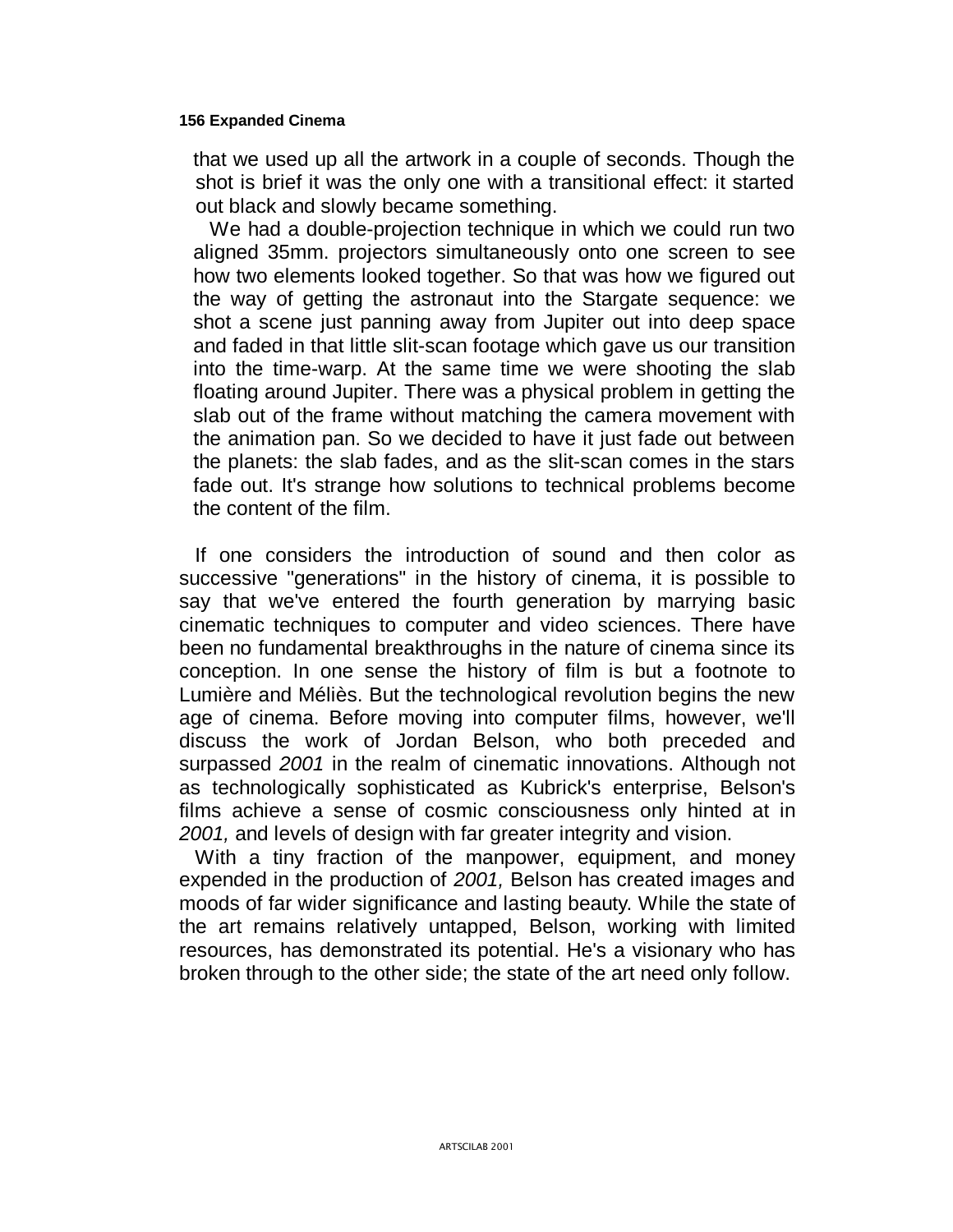# **The Cosmic Cinema of Jordan Belson**

"Only the fantastic is likely to be true at the cosmic level."

### TEILHARD DE CHARDIN

Certain phenomena manage to touch a realm of our consciousness so seldom reached that when it is awakened we are shocked and profoundly moved. It's an experience of self-realization as much as an encounter with the external world. The cosmic films of Jordan Belson possess this rare and enigmatic power.

Basic to this enigma is the disconcerting fact that Belson's work seems to reside equally in the physical and metaphysical. Any discussion of his cinema becomes immediately subjective and symbolic, as we shall soon see. Yet the undeniable fact of their concrete nature cannot be stressed too frequently. Piet Mondrian: "In plastic art, reality can be expressed only through the equilibrium of dynamic movement of form and color. Pure means afford the most effective way of attaining this."<sup>14</sup>

The essence of cinema is precisely "dynamic movement of form and color," and their relation to sound. In this respect Belson is the purest of all filmmakers. With few exceptions his work is not "abstract." Like the films of Len Lye, Hans Richter, Oskar Fischinger, and the Whitneys, it is *concrete.* Although a wide variety of meaning inevitably is abstracted from them, and although they do hold quite specific implications for Belson personally, the films remain concrete, objective experiences of kinaesthetic and optical dynamism. They are at once the ultimate use of visual imagery to communicate abstract concepts, and the purest of experiential confrontations between subject and object.

In their amorphous, gaseous, cloudlike imagery it is color, not line, which defines the forms that ebb and flow across the frame with

<sup>14</sup> Mondrian, *op. cit.,* p. 10.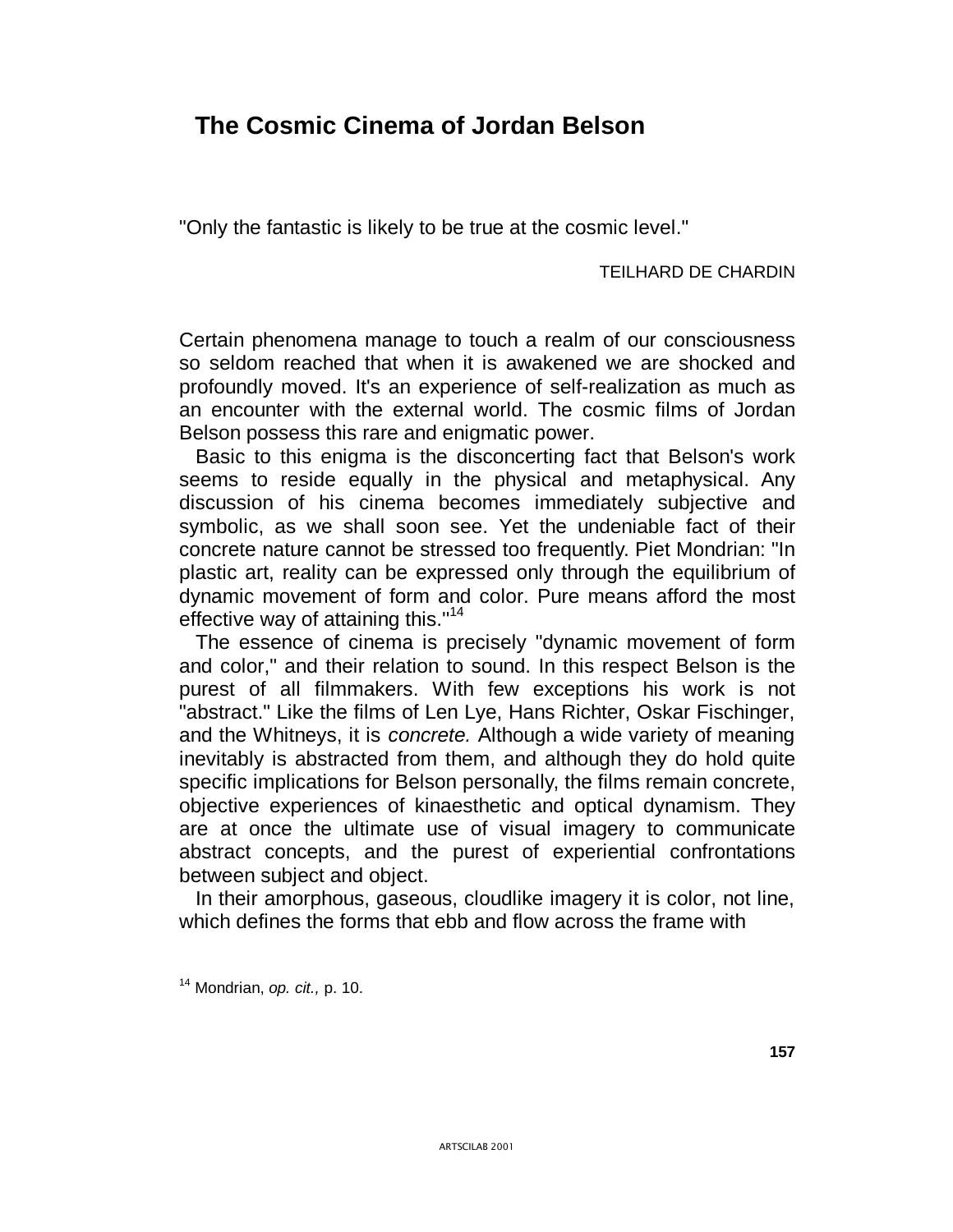uncanny impact. It is this stunning emotional force that lifts the films far beyond any realm of "purity" into the most evocative and metaphysical dimensions of sight and sound. The films are literally superempirical— that is, actual experiences of a transcendental nature. They create for the viewer a state of *nonordinary reality* similar, in concept at least, to those experiences described by the anthropologist Carlos Castaneda in his experiments with organic hallucinogens.<sup>15</sup>

E. H. Gombrich: "The experience of color stimulates deeper levels of the mind. This is demonstrated by experiments with mescaline, under the influence of which the precise outlines of objects become uncertain and ready to intermingle freely with little regard to formal appearances. On the other hand color becomes greatly enhanced, tends to detach itself from the solid objects and assumes an independent existence of its own."

Belson's work might be described as *kinetic painting* were it not for the incredible fact that the images exist in front of his camera, often in real time, and thus are not animations. Live photography of actual material is accomplished on a special optical bench in Belson's studio in San Francisco's North Beach. It is essentially a plywood frame around an old X-ray stand with rotating tables, variable speed motors, and variable intensity lights. In comparison to Trumbull's slitscan machine or the Whitneys' mechanical analogue computer it's an amazingly simple device. Belson does not divulge his methods, not out of some jealous concern for trade secrets— the techniques are known to many specialists in optics— but more as a magician maintaining the illusion of his magic. He has destroyed hundreds of feet of otherwise good film because he felt the technique was too evident. It is Belson's ultrasensitive interpretation of this technology that creates the art.

The same can be said for the sounds as well as the images. Belson synthesizes his own sound, mostly electronic, on home equipment. His images are so overwhelming that often the sound, itself a creation of chilling beauty, is neglected in critical appraisals. The sound often is so integral to the imagery that, as Belson says: "You don't know if you're seeing it or hearing it."

<sup>15</sup> Carlos Castaneda, *The Teachings of Don Juan— A Yaqui Way of Knowledge* (Los Angeles, Calif.: University of California Press, 1968).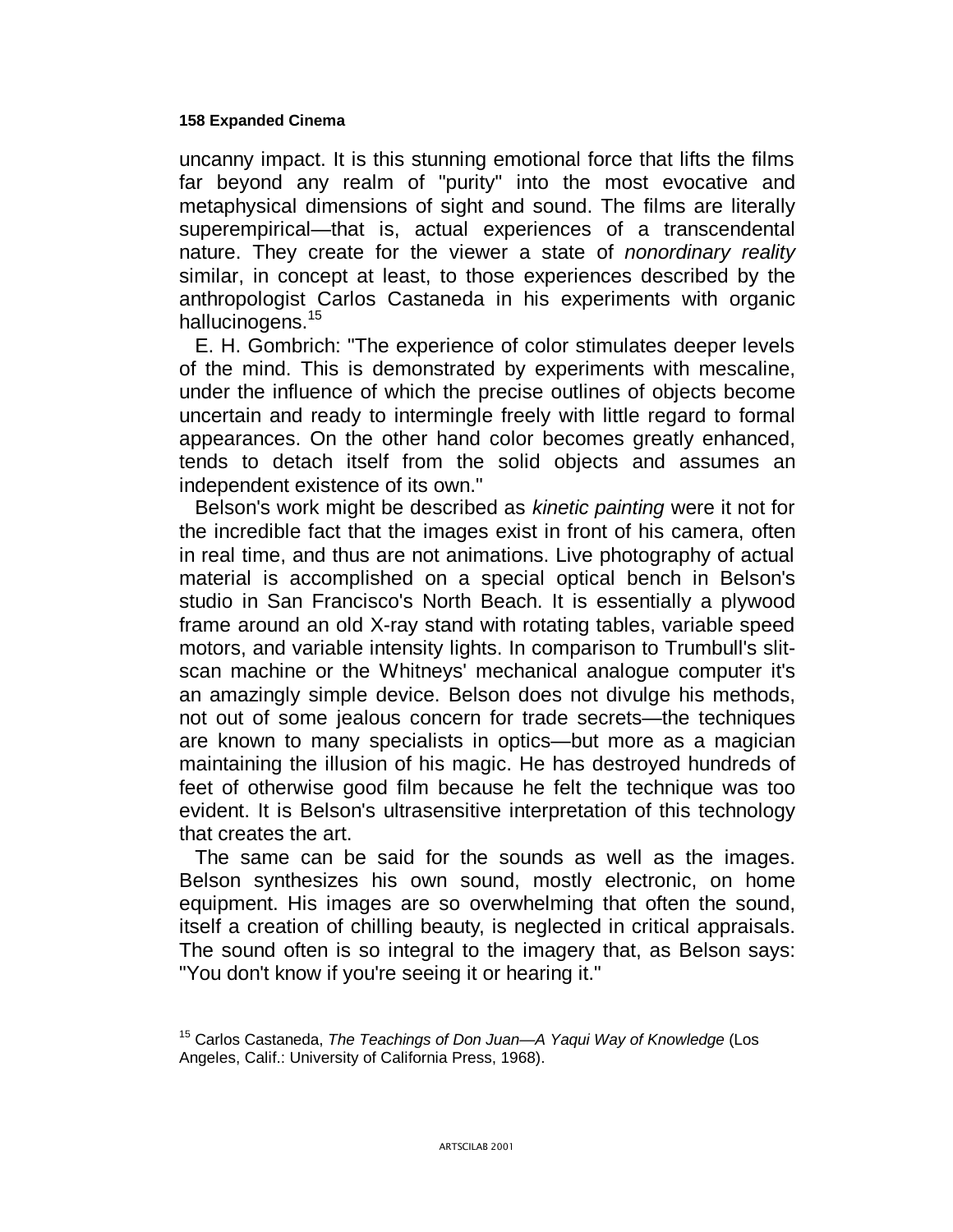He regards the films not as exterior entities, but literally as extensions of his own consciousness. "I first have to see the images somewhere," he says, "within or without or somewhere. I mean I don't make them up. My whole aesthetic rests on discovering what's there and trying to discover what it all means in terms of relating to my own experience in the world of objective reality. I can't just dismiss these films as audio-visual exercises. They obviously mean something, and in a sense everything I've learned in life has been through my efforts to find out what these things mean."

He has been a serious student of Buddhism for many years and has committed himself to a rigorous Yoga discipline. He began experimenting with peyote and other hallucinogens more than fifteen years ago. Recently his interests have developed equally in the directions of inner space (Mahayana Buddhism) and outer space (interstellar and galactic astrophysics). Thus by bringing together Eastern theology, Western science, and consciousness-expanding drug experiences, Belson predates the front ranks of avant-garde art today in which the three elements converge. Like the ancient alchemists he is a true visionary, but one whose visions are manifested in concrete reality, however nonordinary it might be.

Teilhard de Chardin has employed the term *ultra-hominization* to indicate the probable future stage of evolution in which man will have so far transcended himself that he will require some new appellation. Taking Chardin's vision as a point of departure, Louis Pauwels has surmised: "No doubt there are already among us the products of this mutation, or at least men who have already taken some steps along the road which we shall all be traveling one day."<sup>16</sup> It requires only a shift in perspective to realize that Belson is taking those steps.

# *Allures:* **From Matter to Spirit**

Originally a widely-exhibited painter, Belson turned to filmmaking in 1947 with crude animations drawn on cards, which he subsequently destroyed. He returned to painting for four years and in 1952 resumed film work with a series that blended cinema and painting through the use of animated scrolls. The four films produced in the period 1952-53 were *Mambo, Caravan, Mandala,* and *Bop Scotch.* From 1957-59 he worked with Henry Jacobs as visual director of

<sup>&</sup>lt;sup>16</sup>Pauwels, Bergier, op. cit., p. 59.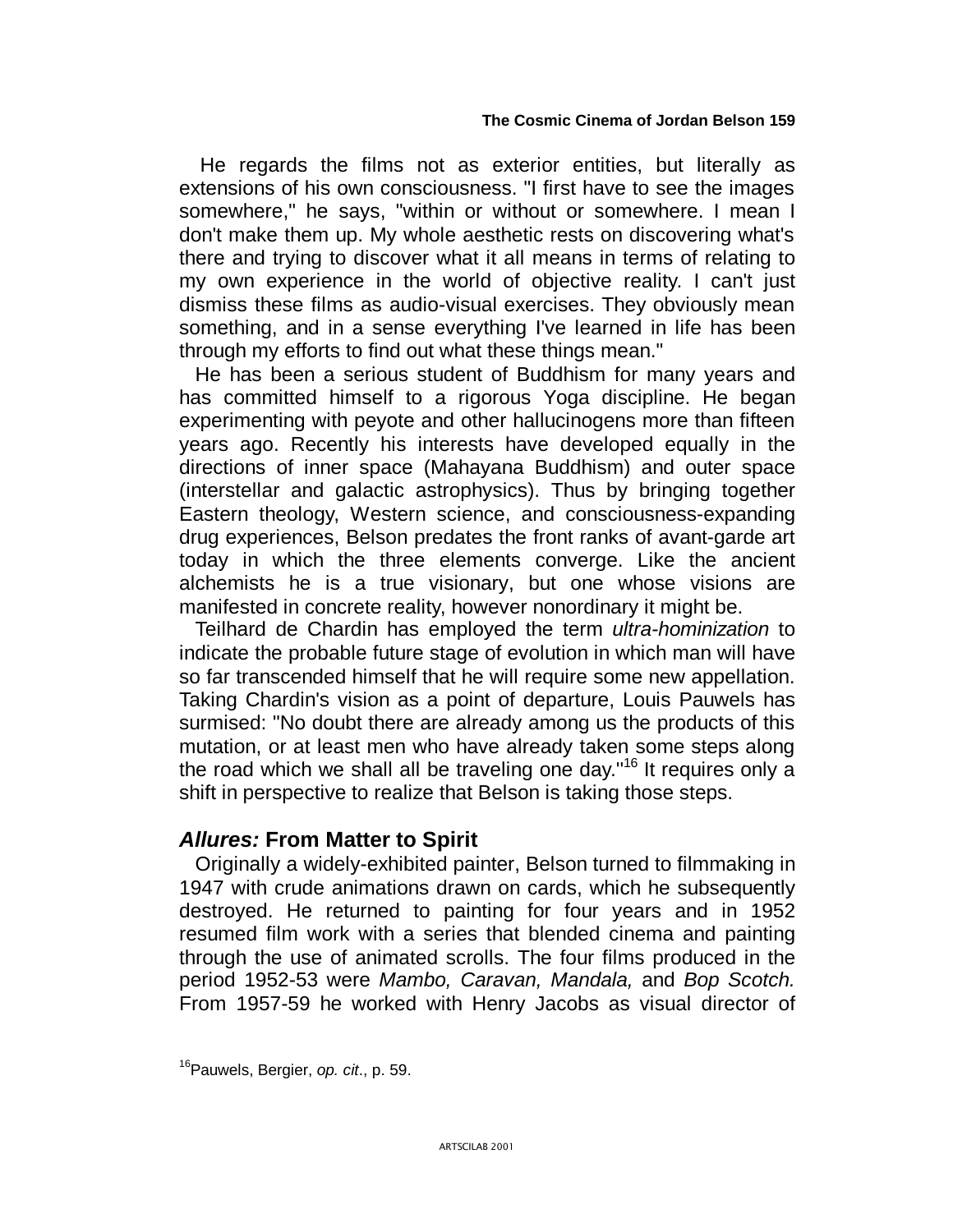the Vortex Concerts at Morrison Planetarium in San Francisco. Simultaneously he produced three more animated films, *Flight*  (1958), *Raga* (1959), and *Seance* (1959). *Allures,* completed in 1961, found Belson moving away from single-frame animation toward continuous real-time photography. It is the earliest of his works that he still considers relevant enough to discuss.

He describes *Allures* as a "mathematically precise" film on the theme of *cosmogenesis—* Teilhard de Chardin's term intended to replace cosmology and to indicate that the universe is not a static phenomenon but a process of becoming, of attaining new levels of existence and organization. However, Belson adds: "It relates more to human physical perceptions than my other films. It's a trip backwards along the senses into the interior of the being. It fixes your gaze, physically holds your attention."

*Allures* begins with an ethereal pealing of bells. A centrifugal starburst of pink, yellow, and blue sparks whirls out of a black void. Its points collect into clusters and fade. Bells become weird chimes; we sink into a bottomless orange and black vortex. An intricate pink mandala of interconnected web patterns spins swiftly into the distance. A caterpillar-like coil looms ominously out of infinity. We hear a tweetering electronic warble, a collection of threatening piano notes. Pink and yellow sparks wiggle vertically up the frame. Distant snakelike coils appear and fade. A tiny sun surrounded by a huge orange halo disintegrates. There are flying, comet-like petal shapes.

Oscilloscope streak-dots bounce across the frame with a twittering, chattering metallic noise. They form complex triangular and tetrahedral grid patterns of red, yellow, and blue. Out of this evolves an amorphous yellow-white pulsating globe of fire without definite shape. It vanishes and a blue, neon-bright baton rotates slowly into infinity.

"I think of *Allures,"* said Belson, "as a combination of molecular structures and astronomical events mixed with subconscious and subjective phenomena— all happening simultaneously. The beginning is almost purely sensual, the end perhaps totally nonmaterial. It seems to move from matter to spirit in some way. *Allures* was the first film to really open up spatially. Oskar Fischinger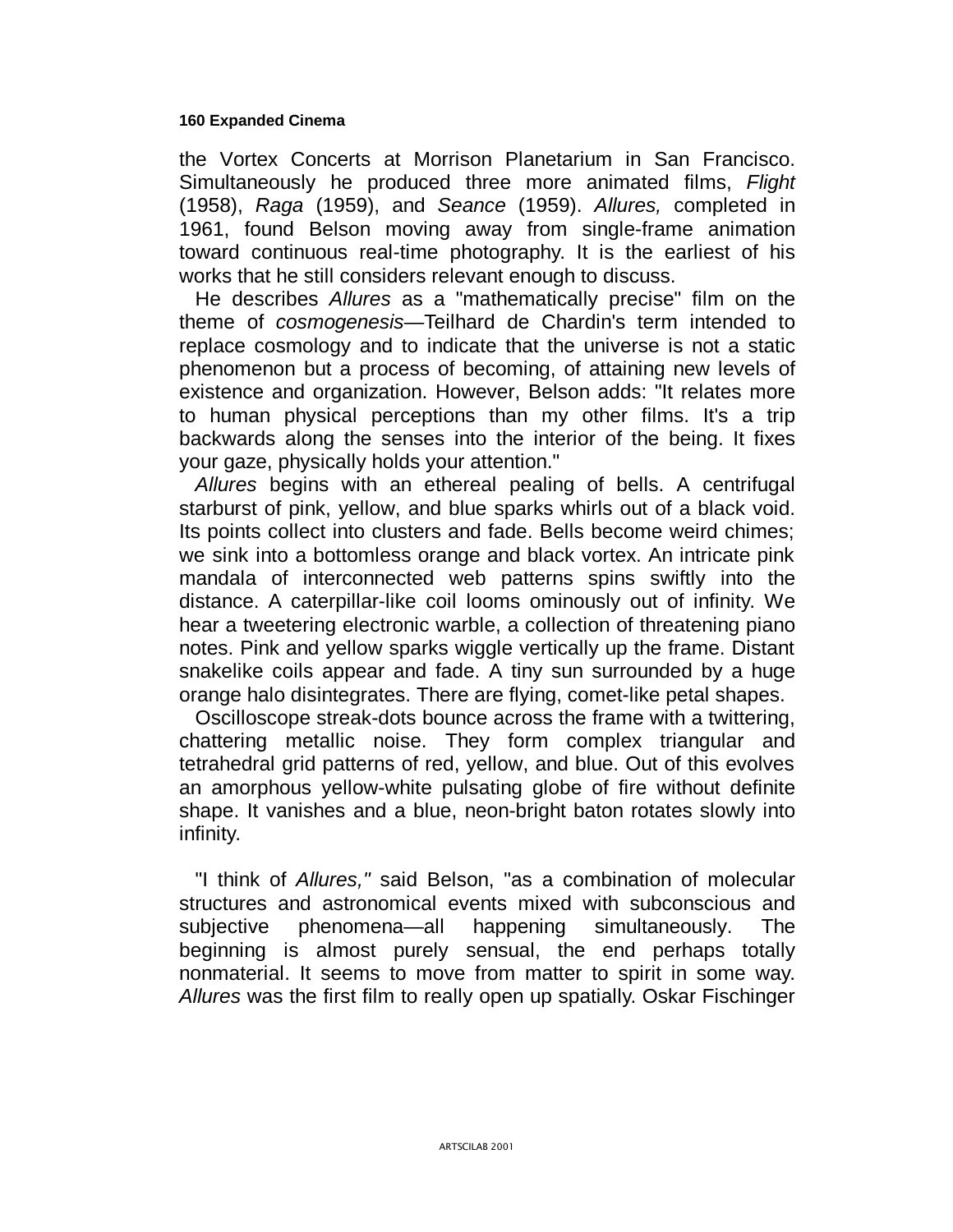### **The Cosmic Cinema of Jordan Belson 161**



Jordan Belson: Allures. 1961.16mm. Color. 9 min. "A combination of molecular structures and astronomical events mixed with subconscious phenomena... a trip backward along the senses from matter to spirit."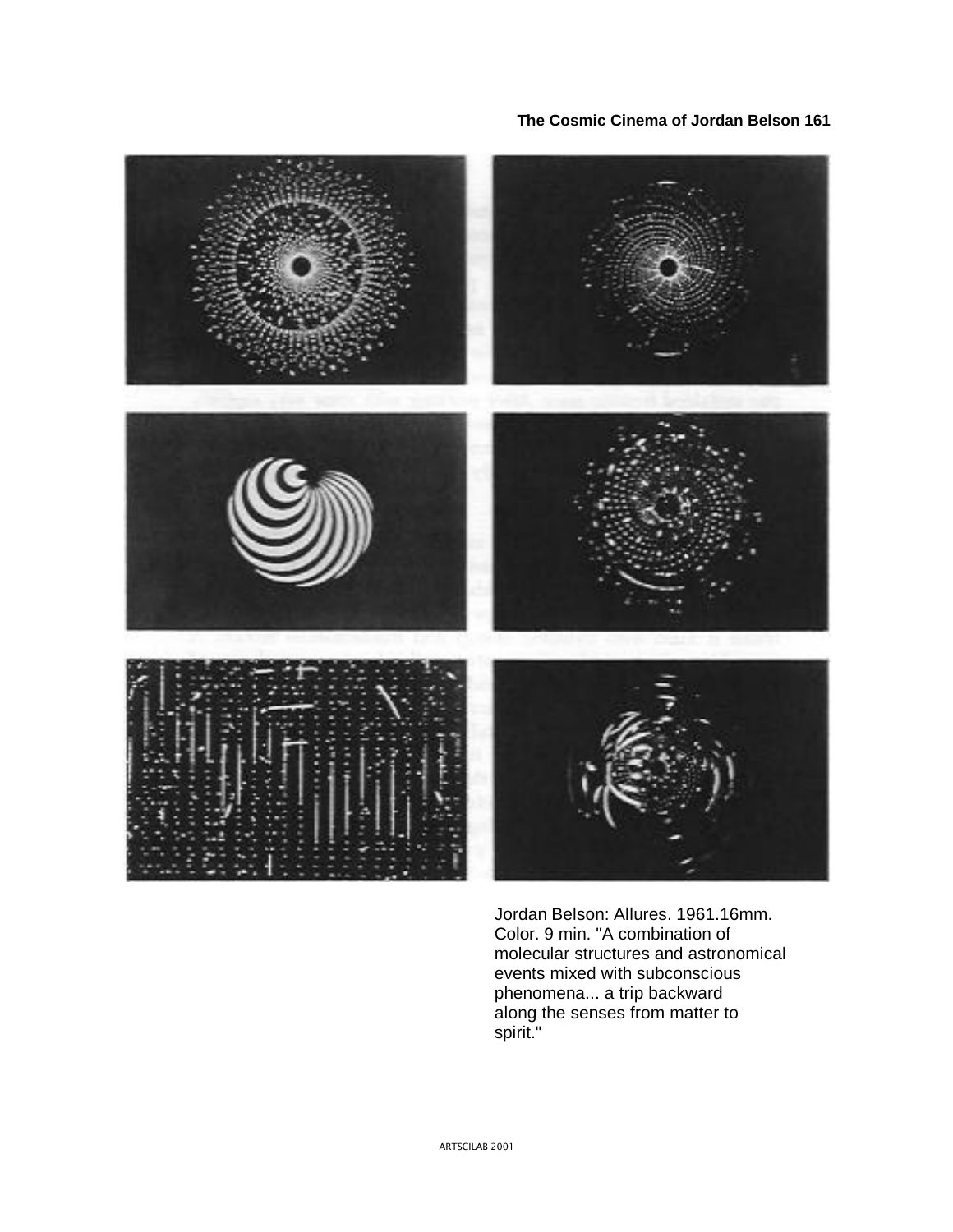had been experimenting with spatial dimensions but *Allures* seemed to be outer space rather than earth space. Of course you see the finished film, carefully calculated to give you a specific impression. In fact it took a year and a half to make, pieced together in thousands of different ways, and the final product is only five minutes long. *Allures* actually developed out of images I was working with in the Vortex Concerts. Up until that time my films had been pretty much rapid-fire. They were animated and there was no real pacing—just one sustained frenetic pace. After working with some very sophisticated equipment at Vortex I learned the effectiveness of something as simple as fading in and out very slowly. But it was all still very impersonal. There's nothing really personal in the images of *Allures."*

After the glowing blue baton vanishes the screen is black and silent. Almost imperceptibly a cluster of blue dots breaks from the bottom into magnetic force fields that become a complex grid pattern of geometrical shapes superposed on one another until the frame is filled with dynamic energy and mathematical motion. A screeching electronic howl accentuates the tension as galaxies of force fields collide, permutate, and transmute spectacularly. Some squadrons rush toward the camera as others speed away. Some move diagonally, others horizontally or vertically. It's all strongly reminiscent of 2001—except that it was made seven years earlier. Elsewhere in the film rumbling thunder is heard as flying sparks collect into revolving atomic structures, from whose nuclei emanate shimmering tentacles of tweetering multicolored light. At the end we hear ethereal harp music as a pulsating sun, fitfully spewing out bright particles, reveals within itself another glimmering galaxy.

## *Re-Entry***: Blast-off and** *Bardo*

*Re-Entry* is considered by many to be Belson's masterwork. Completed in 1964 with a grant from the Ford Foundation, it is simultaneously a film on the theme of mystic reincarnation and actual spacecraft reentry into the earth's atmosphere. Also, as Belson says, "It was my reentry into filmmaking because I'd given up completely after *Allures.* Mostly for financial reasons. But also out of general dismay at the experimental film scene. There was no audience, no distribution, there was just no future in it at that time."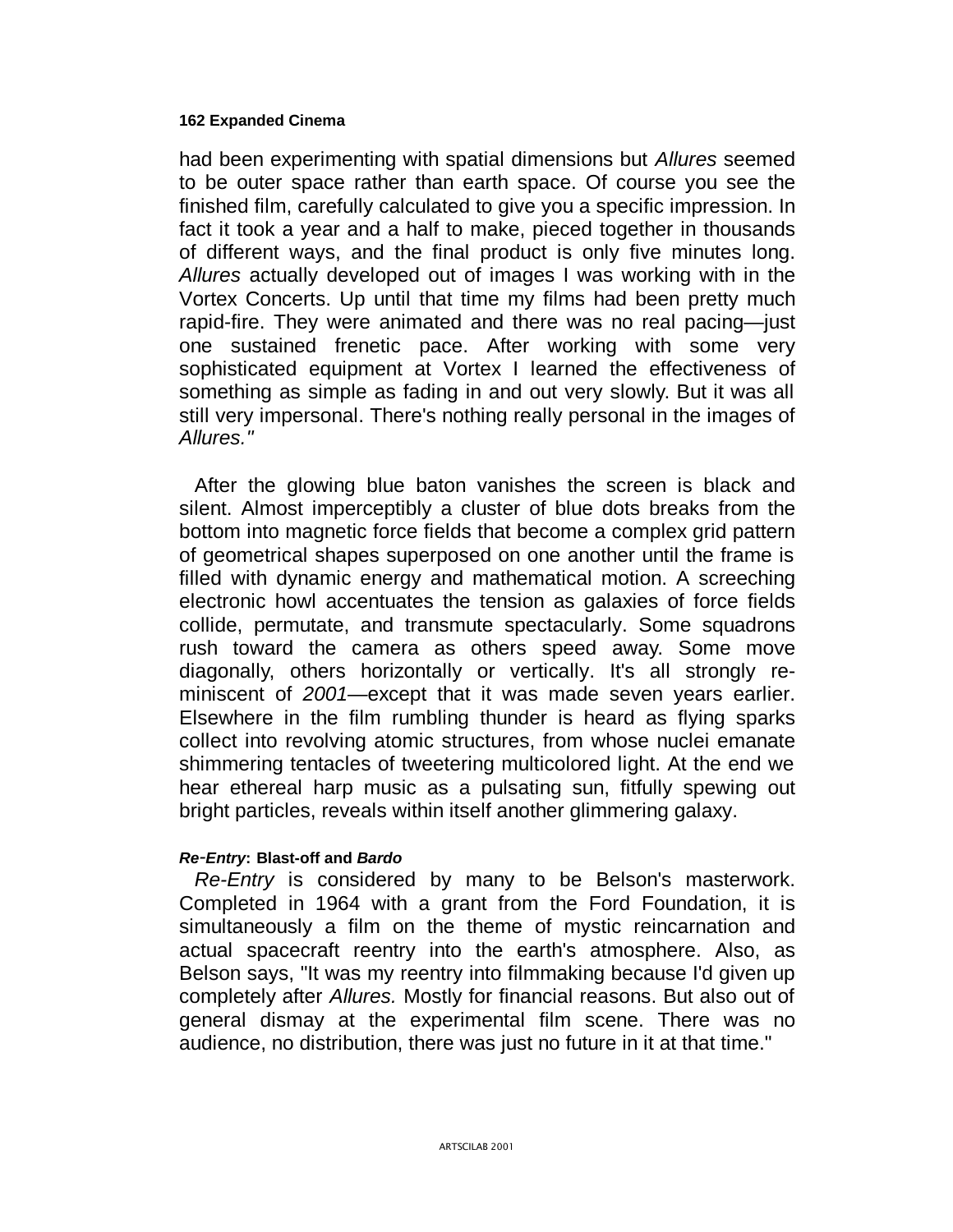### **The Cosmic Cinema of Jordan Belson 163**

*Re-Entry is* chiefly informed by two specific sources: John Glenn's first space trip, and the philosophical concept of the *Bardo,* as set forth in the ancient *Bardo Thodol* or so-called *Tibetan Book of the Dead,* a fundamental work of Mahayana Buddhism. According to Jung, *Bardo* existence is rather like a state of limbo, symbolically described as an intermediate state of forty-nine days between death and rebirth. The *Bardo* is divided into three states: the first, called *Chikhai Bardo,* describes the psychic happenings at the moment of death; the second, or *Chonyid Bardo,* deals with the dream-state that supervenes immediately after death, and with what are called *karmic illusions;* the third part, or *Sidpa Bardo,* concerns the onset of the birth instinct and of prenatal events.<sup>17</sup>

With imagery of the highest eloquence, Belson aligns the three stages of the *Bardo* with the three stages of space flight: leaving the earth's atmosphere (death), moving through deep space (karmic illusions), and reentry into the earth's atmosphere (rebirth).

The film, says Belson, "shows a little more than human beings are supposed to see." It begins with a rumbling thunderous drone (blastoff, perhaps). In a black void we see centripetal, or imploding, bluepink gaseous forms barely visible as they rush inward and vanish. The sound fades, as though we have left acoustical space. After a moment of silence, the next sound is wholly unearthly: a twittering electrical pitch as vague clouds of red and yellow gases shift across the screen amorphously. Suddenly with a spiraling high-pitched whine we see a gigantic solar prominence (one of two stock-footage, live-action sequences) lashing out into space, changing from blue to purple to white to red. Now blinding white flashes, as though we're passing the sun, and suddenly we are into a shower of descending white sparks that become squadrons of geometrical modules moving up and out from the bottom of the frame, warping and shifting to each side of center as they near the top.

GENE: Certain of your images appear in every film, like the geometrical, perspectival interference patterns. They're quite effective. Do you conceive them through some sort of mathematical concept?

<sup>17</sup> W. Y. Evans-Wentz, *The Tibetan Book of the Dead* (London: Oxford University Press, 1960).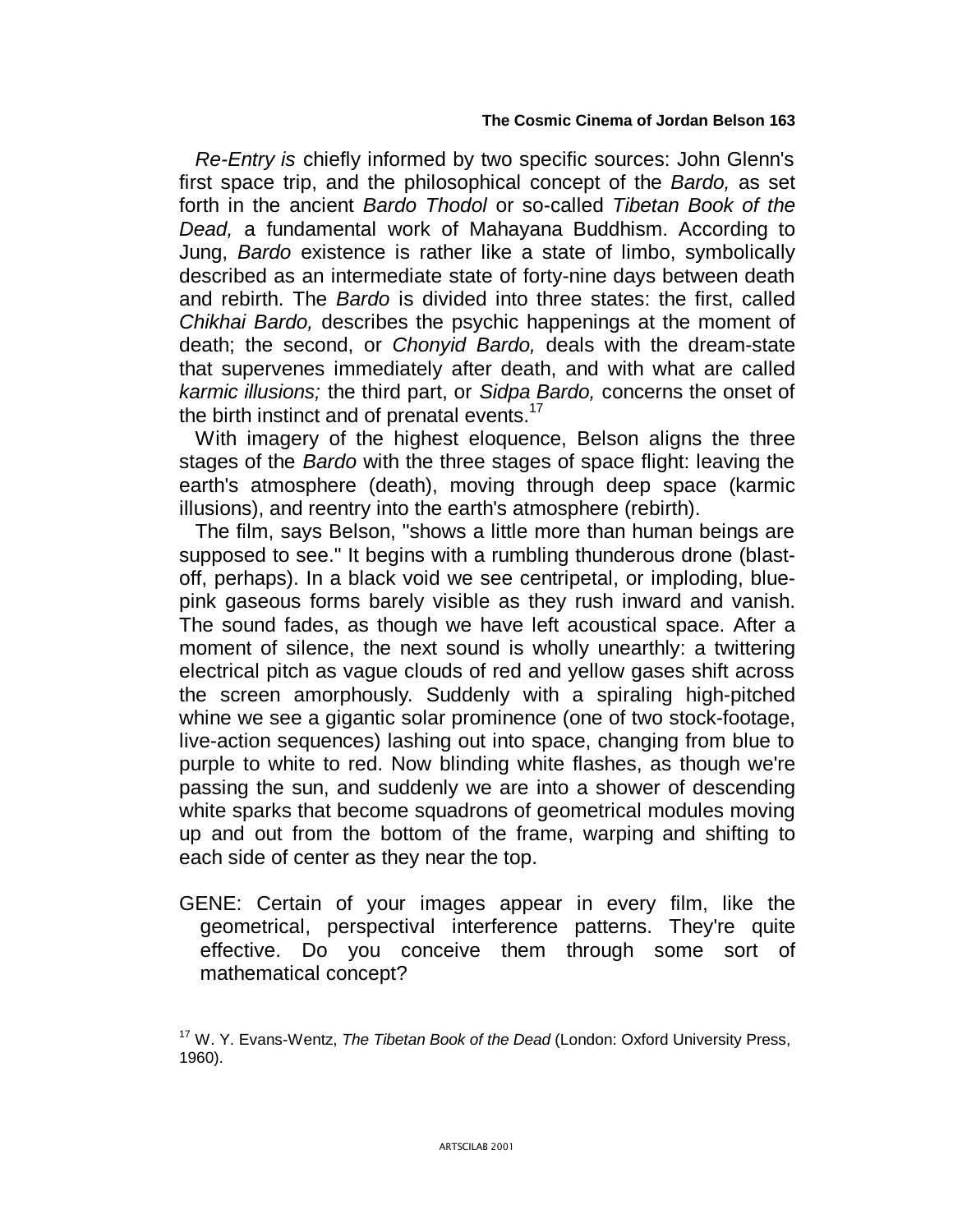

6 min. "The film does manage to transport whoever is looking at it out of the boundaries of the self."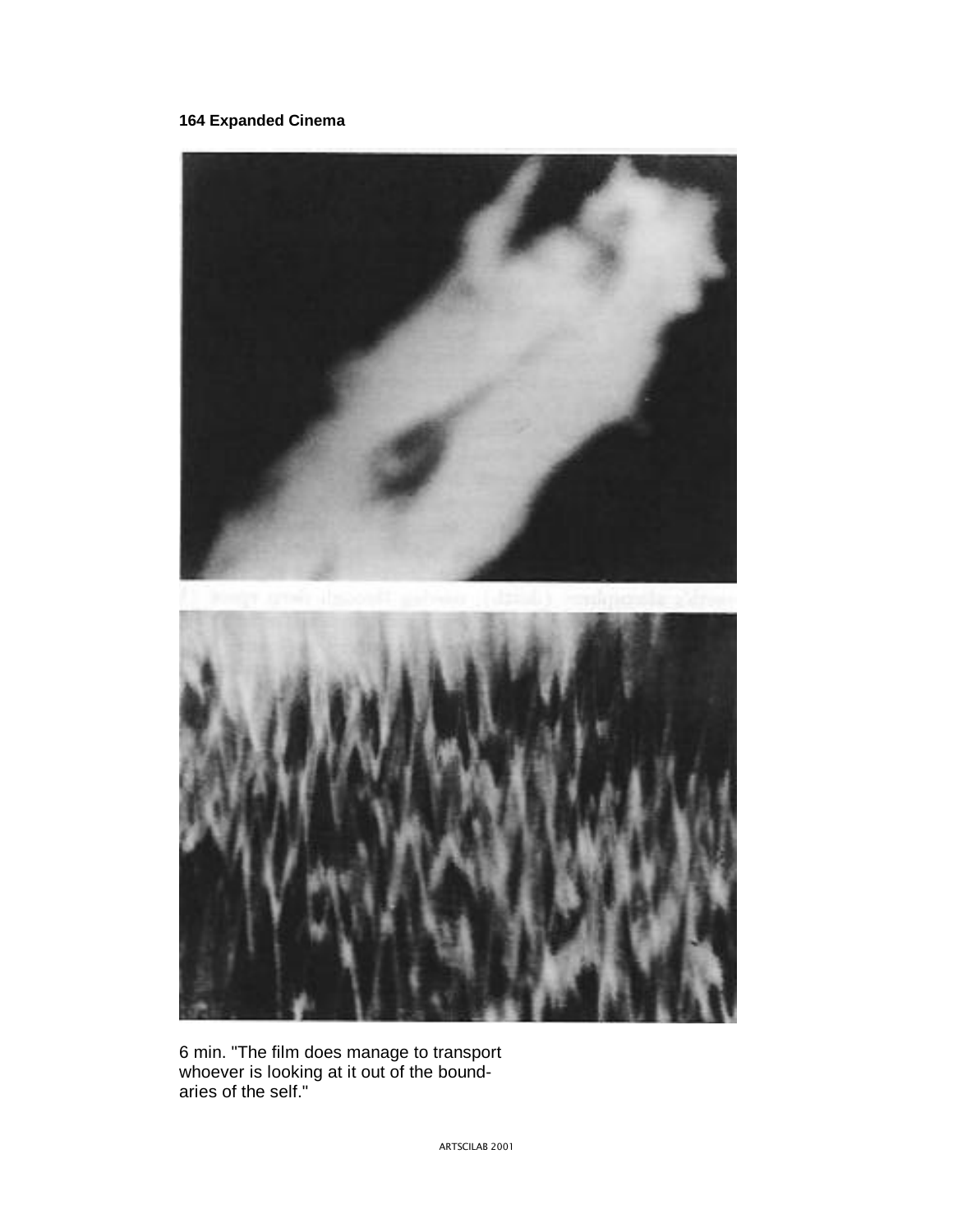### **The Cosmic Cinema of Jordan Belson 165**



Jordan Belson: *Re-Entry. "…* the next thing you know you're in heaven. You're surprised to be there. On the other hand, it's happening … "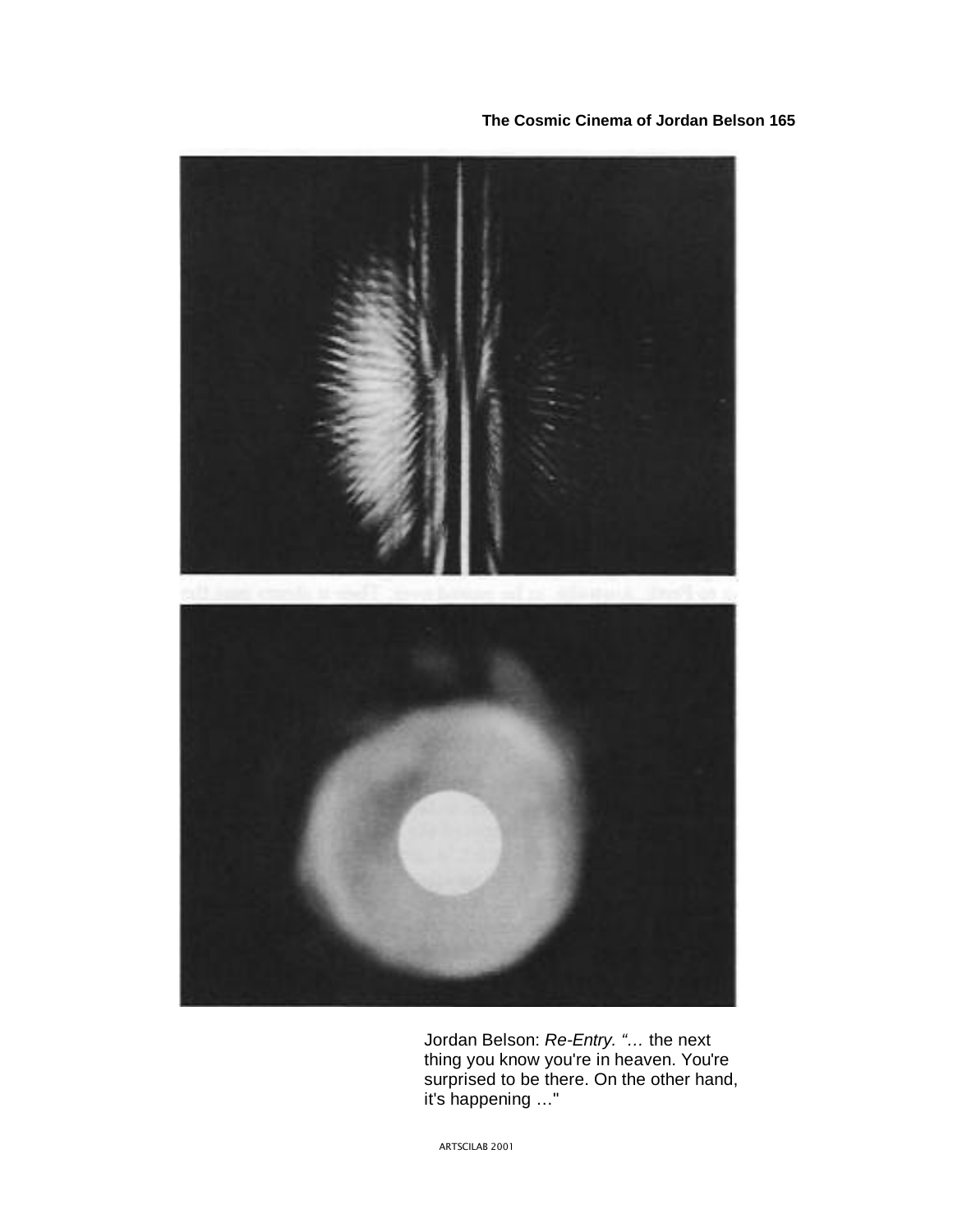- JORDAN: Those images in particular are derived from the nature of the device itself. But the images later in the film— the more nebulous ones, of more magnitude— they're more a question of personal vision. Discerning them, seeking them out, presents all sorts of possibilities by being receptive to them when I find them beneath my camera.
- GENE: Are there other stock-footage sequences?
- JORDAN: Yes. You wouldn't recognize it, but there's a shot of the earth rolling by, as seen from a camera in a rocket. I excerpted a part of that film and doubled it, so it was mirrored Rorschach-like. That's for the reentry to earth. The film leans heavily on such material. As a matter of fact, on the sound track there's actually John Glenn's radio conversation from his spacecraft to earth. He's saying something like ". . . I can see a light..." He was referring to Perth, Australia, as he passed over. Then it shoots past the earth and the sun and goes off into a rather ambiguous area in which you have to cross over barriers of time and space, but also mental, psychological barriers as well. It's a kind of breakdown of the personality in a way. It sort of boils out and the next thing you know you're in heaven. You're surprised to be there. On the other hand it's happening you know.

The "boiling out" sequence is among the most dramatic in all of Belson's films. Suddenly we hear a thunderous rumble that increases in intensity until the bottom of the frame begins to turn pale manganese blue and cobalt violet, a gaseous boiling cloud that surges up over the frame, turning alizarin crimson. We descend through it, as though it is being blasted upward by some explosive force far below. Image and sound increase to unimaginable intensity as though we're hurtling through sheets of space fire in a cosmic heat belt. The spacecraft is out of our solar system and into another dimension. Death has occurred; we move into the second stage of the *Bardo.*

At a corresponding point in the *Bardo of Karmic Illusions* the Sanskrit text reads: *"The wisdom of the* Dharma-Dhatu, *blue in color, shining transparent, glorious, dazzling, from the heart of* Vairochana *as the Father-Mother, will shoot forth and strike against thee with a light so radiant that thou wilt scarcely be able to look at it."*<sup>18</sup>

<sup>18</sup> *Ibid.,* p*.* 106.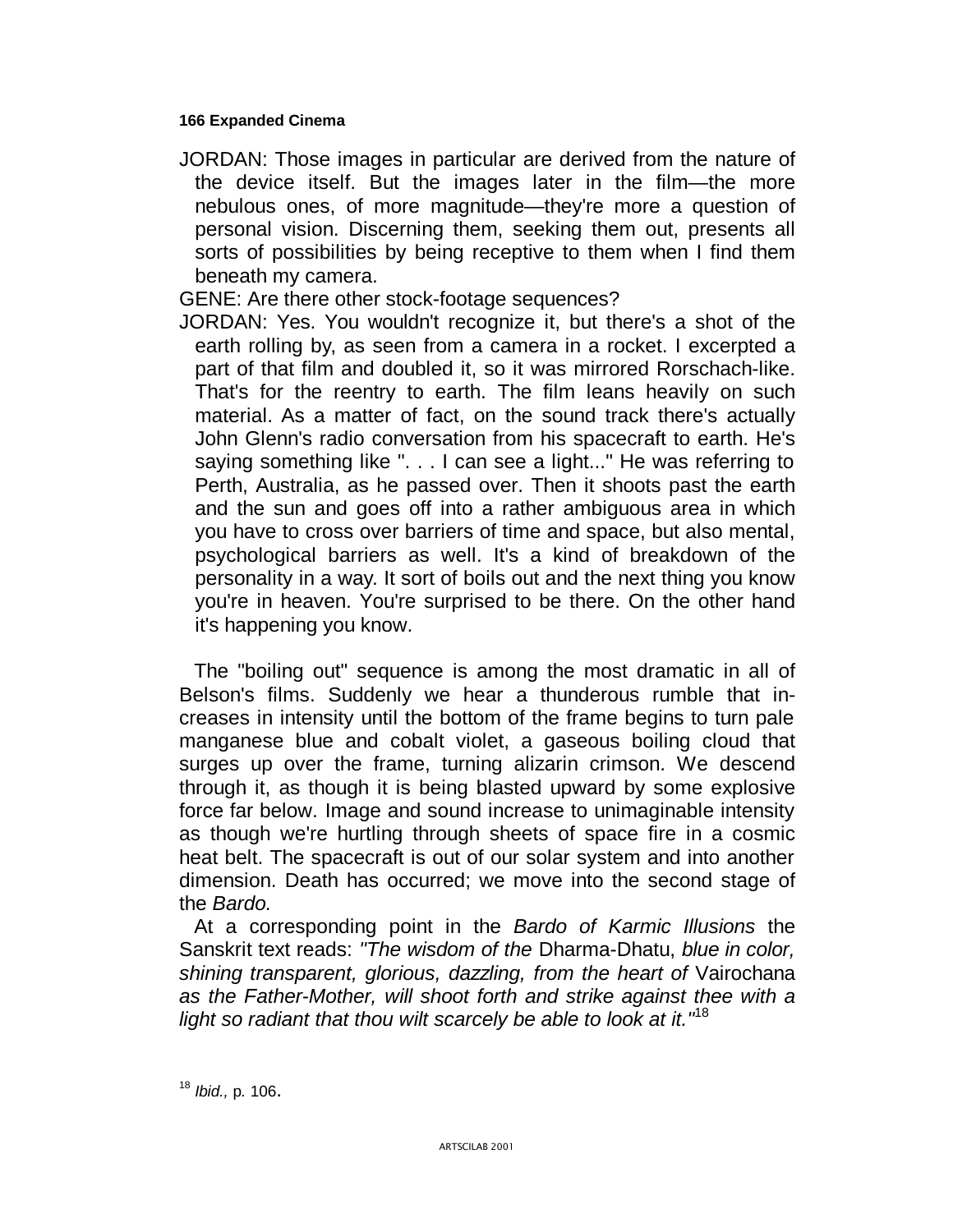This of course could be interpreted as a supernova whose maximum intrinsic luminosity reaches one-hundred million times that of our sun. The image in Belson's film is somewhat like slow-motion movies of atomic blasts in Nevada with the desert floor swept across by a tremendous shock wave. At another point it appears as a sky of mackerel clouds suddenly set aflame and blown asunder by some interstellar force. Shimmering iceberg shapes of every hue in the spectrum dance like galactic stalactites against a sizzling frying sound. This becomes a dizzying geometrical corridor or eerie lights almost exactly like the slit-scan corridor of *2001—* except that it was made four years earlier.

Carl Jung describes the final stage of the *Bardo:* "The illuminative lights grow ever fainter and more multifarious, the visions more and more terrifying. This descent illustrates the estrangement of consciousness from the liberating truth as it approaches nearer and nearer to physical rebirth."<sup>19</sup>

The images assume majestic dimensions. Seemingly millions of minute particles suggesting mesons, cosmic rays that survive in the atmosphere for only a millionth of a second, cascade in sizzling firestorms down from the top and up from the bottom in shards of viridian, ultramarine red, Thalo blue. There's a sense of unthinkable enormity. Finally we see a white sun surrounded by a pulsating red halo, which is then obscured by vapors. "The film does manage to transport whoever is looking at it," said Belson, "out of the boundaries of the self. At that very moment is when the foundation slips out from under us and very rudely we're brought back to earth. It's all very much like the process of spacecraft reentry. You're out there, free, totally free from the limitations of earthly distance, and suddenly you have to come back and it's a very painful thing."

## *Phenomena:* **From Humans to Gods**

*Phenomena* (see color plates), completed in 1965, moved Belson closer to the totally personal metaphysical experience that culminated two years later in *Samadhi.* Also *Phenomena* was the first film in which he abandoned allegories with space flight or astronomic sub-

<sup>19</sup> *Ibid*., p. xxxvi.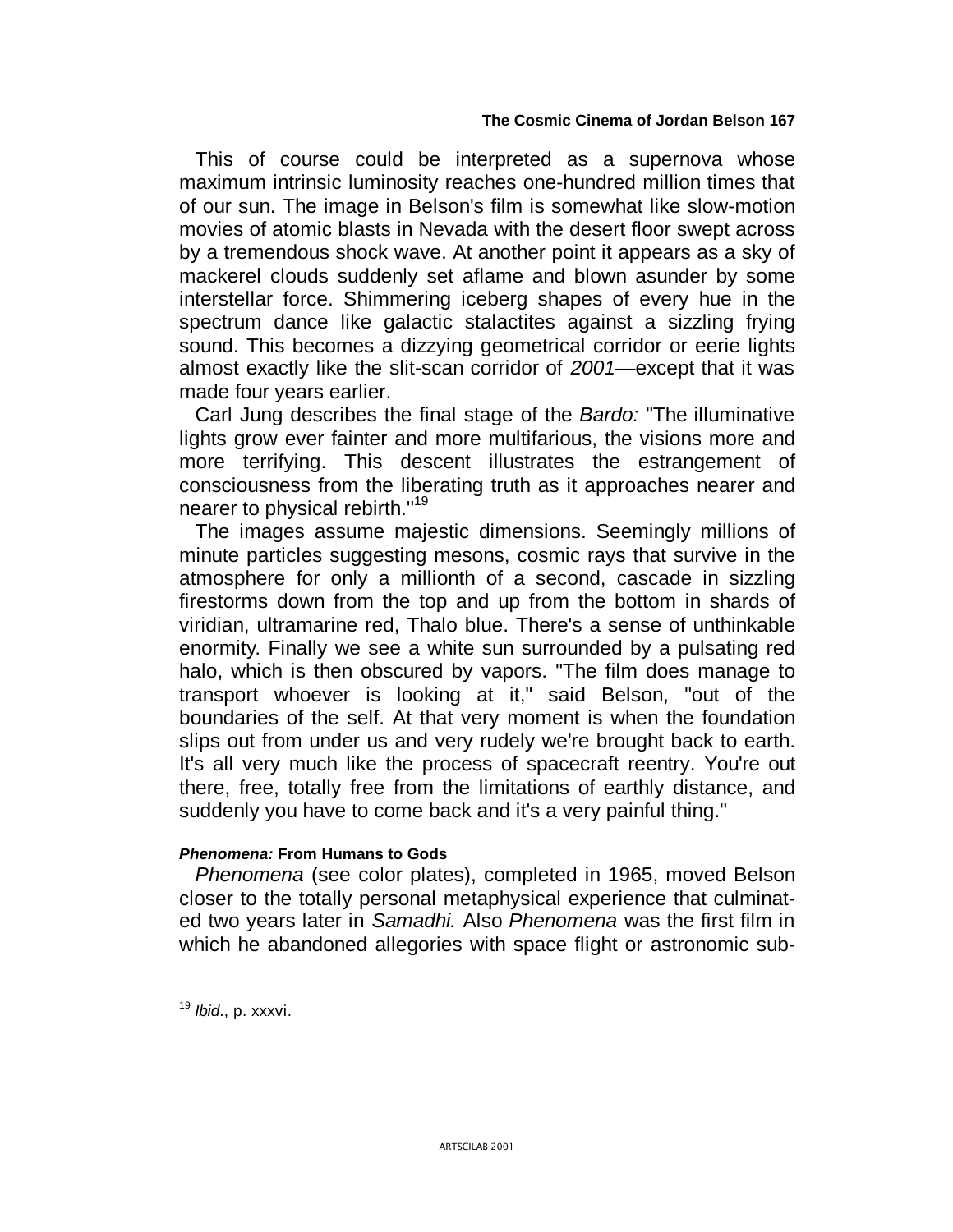jects for a more Buddhistic exploration of psychic energies. It was primarily inspired by Buddha's statements in the *Diamond Sutra* and the *Heart Sutra.*

The film begins with electronically-distorted rock music as curvilinear dish shapes of bright cadmium red, crimson, and cerulean blue expand frenetically. A glowing red neon coil pulsates to the music. Next we see— unique in Belson's work— a recognizable though distorted figure of a man, then a woman, images shot from television through warped glass filters. They are obscured by a hailstorm of popping confetti-like flashes of red, white, and blue on a black field. The music fades into tumultuous cheering throngs as a fiery red starburst erupts in a sky of cobalt blue, its rings expanding into individual thorny clusters.

Belson thinks of this sequence as "an extremely capsulized history of creation on earth, including all the elements and man. It's the human sociological-racial experience on one level, and it's a kind of biological experience in the sense that it's physical. It's seen with the blinders of humanity, you know, just being a human, grunting on the face of the earth, exercising and agonizing. There's even a touch of the Crucifixion in there— a brief suggestion of a crown of thorns, a red ring of centers, each emitting a kind of thorny light cluster. The man and the woman are Adam and Eve if they're anyone. I see them as rather comic at that point. At the end of course it's pure consciousness and they're like gods. The end of the film is the opposite of the beginning: it's still life on earth but not seen from within, as *sangsara,* but as if you were approaching it from outside of consciousness so to speak. From cosmic consciousness. As though you were approaching it as a god. You see the same things but with completely different meaning."

In Buddhism the phenomenal universe of physical matter is known as *sangsara.* Its antithesis is *nirvana* or that which is beyond phenomena. Also within *sangsara* exists *maya,* Sanskrit for a magical or illusory show with direct reference to the phenomenon of nature. Thus in the *Diamond Sutra* Buddha equates *sangsara* with *nirvana* since both contain "magical" elements and asserts that both are illusory.<sup>20</sup> This is the substance of Belson's film.

<sup>20</sup> Edward Conze, *Buddhist Wisdom Books: The Diamond Sutra, The Heart Sutra* (London: George Allen & Unwin Ltd., 1958).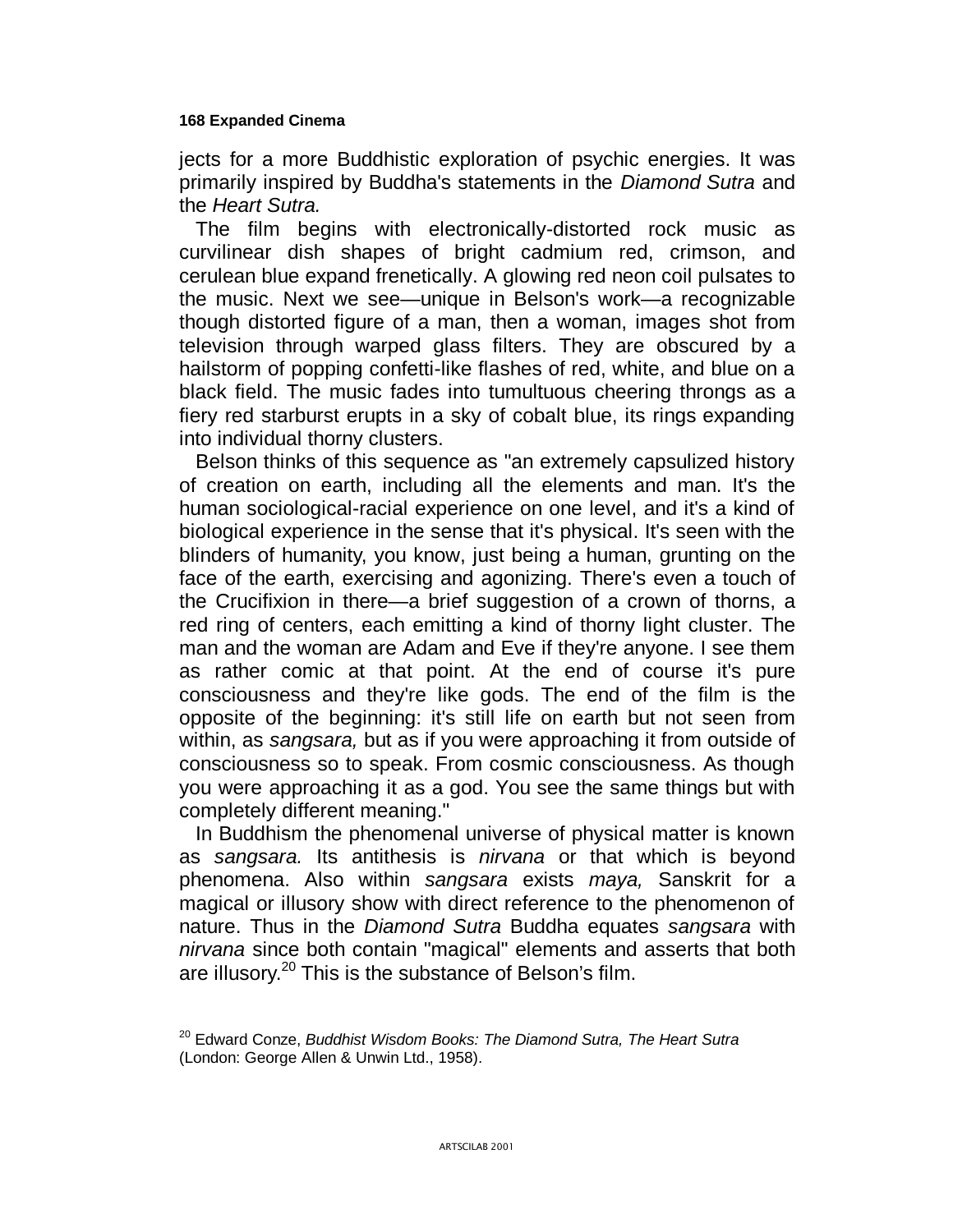Suddenly and quite incongruously we hear German *Lieder*  (Belson: "The epitome of the ego personality"). A gorgeous organpipe lumia display dances across the frame, a shifting alignment of fluted columns of phosphorescent colors similar to the work of Thomas Wilfred and more recent lumia artists such as Julio le Parc. Though Belson calls it a "gaudy juke-box lighting effect," it is far more beautiful than its predecessors: vertical shafts of white light through which move horizontal sheets of emerald, Prussian blue, rose madder, pale citron.

The pillars of color melt with a crackling buzz and slowly liquid blobs of pigment solidify into one of the most spectacular images of Belson's films: a mosaic field of hundreds of hard-edge, bulletshaped modules in a serial grid. Each tiny unit constantly transforms its shape and color— from violet to Mars red to French ultramarine blue to mint green and zinc yellow. The staccato buzz flawlessly underscores the geometry, as though the modules are generating the sound as they converge and transform.

Suddenly the frame is shattered with a roar and a fiery light in a heaven of boiling multihued gases: a grim, sinister eruption that suggests, according to Belson, "depersonalization, the shattering of the ego-bound consciousness, perhaps through death, perhaps through evolution or rebirth." This celestial storm of manganese blue and zinc yellow leads into a state of *karmic illusions* with glacial, floating, aurora borealis lights of red and yellow-whites, rainbow liquid cascades of exquisite sheerness.

Various states of matter rise above, iceberg-like, sink and float away. This is followed by an intense white-light sequence with an ethereal mother-of-pearl quality, representing a state of total integration with the universe, of blinding super-consciousness. It culminates in an enormous roaring sphere of flaming gases. In the final sequence, against a descending drone, the void is shattered by a central light that throws out sweeping circular rainbows of liquid color moving majestically clockwise, collecting together, and lashing out again in the opposite direction until the ultimate fade-out.

## *Samadhi:* **Documentary of a Human Soul**

For two years, from 1966 through 1967, assisted by a Guggenheim Fellowship, Belson subjected himself to a rigorously ascetic Yoga discipline. He severed emotional and family ties, re-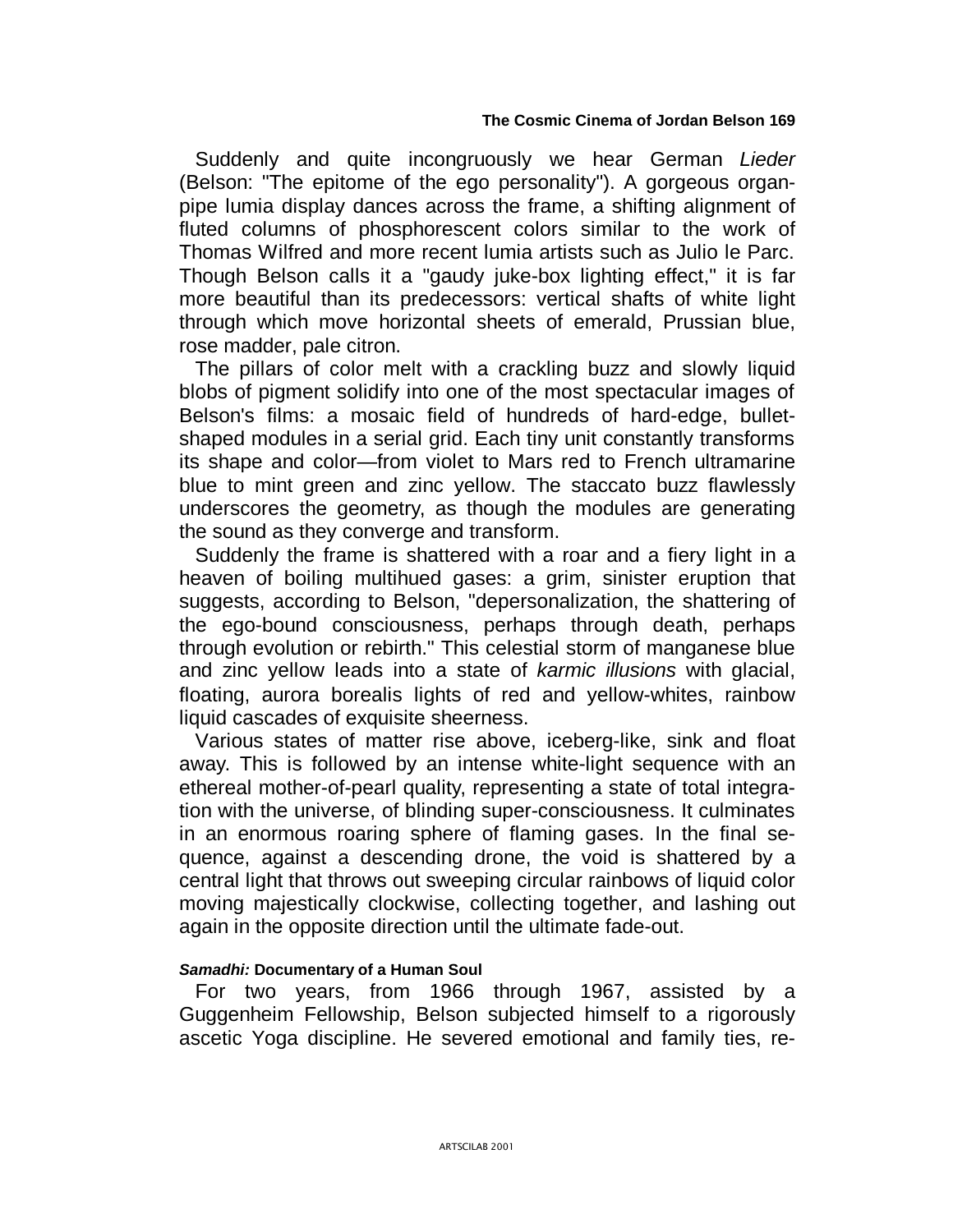

Jordan Belson: *Samadhi.* 1967.16mm. Color. 6 min. "When I finally saw how intense *Samadhi* is, I knew I had achieved the real substance of what I was trying to depict. Natural forces have that intensity: not dreamy but hard, ferocious."

ARTSCILAB 2001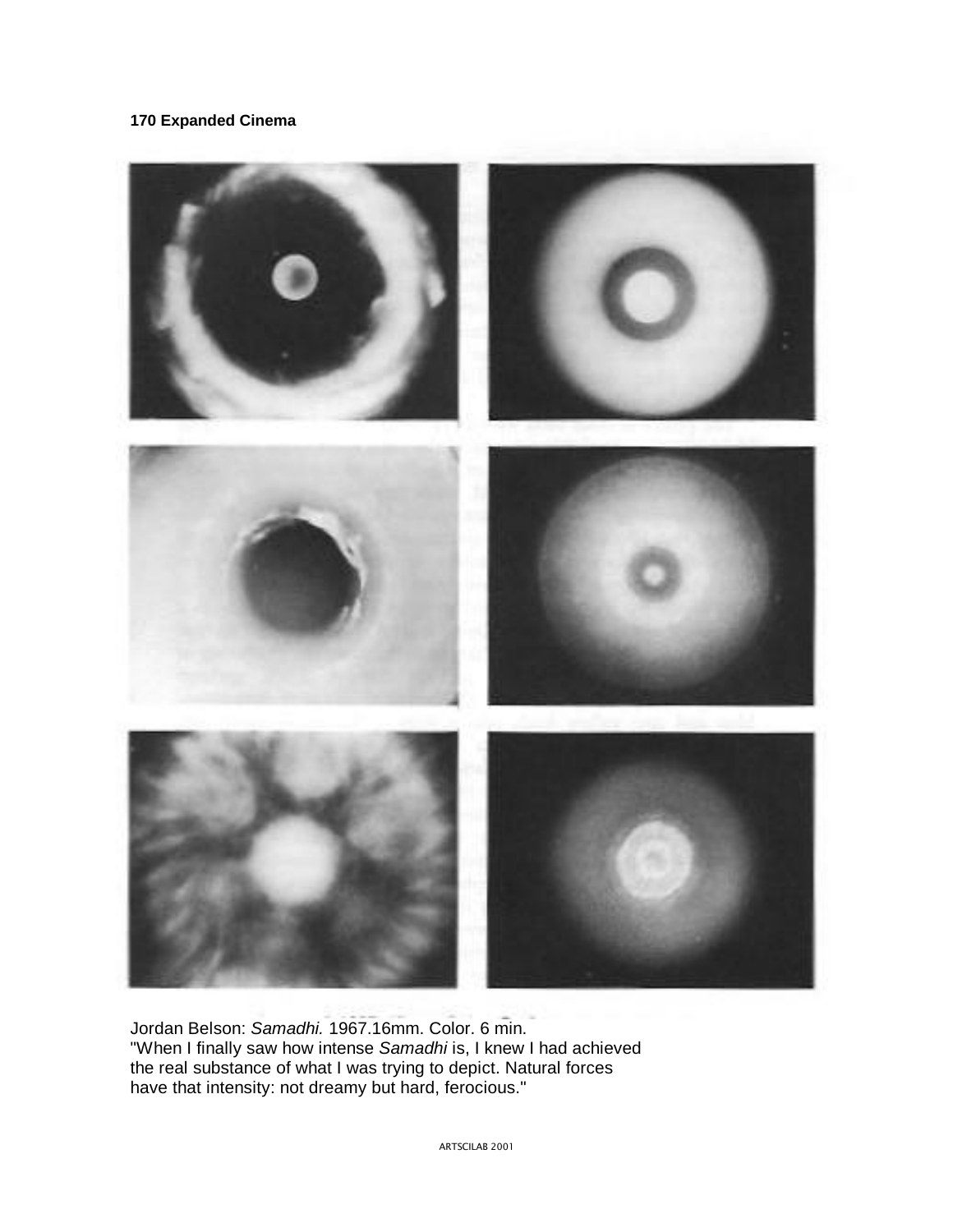duced physical excitements and stimulations, reversed his sensory process to focus exclusively on his inner consciousness and physical resources. The result of this Olympian effort was *Samadhi*  (see color plates), certainly among the most powerful and haunting states of nonordinary reality ever captured on film "It's a documentary of the human soul," he says. "The experiences which led up to the production of this film, and the experiences of making it, totally convinced me that the soul is an actual physical entity, not a vague abstraction or symbol. I was very pleased when I finally saw how concentrated, how intense, *Samadhi is* because I knew I had achieved the real substance of what I was trying to depict. Natural forces have that intensity: not dreamy but hard, ferocious. After it was finished I felt I should have died. I was rather amazed when I didn't."

In Mahayana Buddhism death is considered a liberating experience that reunites the pure spirit of the mind with its natural or primal condition. An incarnate mind, united to a human body, is said to be in an unnatural state because the driving forces of the five senses continually distract it in a process of forming thoughts. It is considered close to natural only during the state of *Samadhi,*  Sanskrit for, "that state of consciousness in which the individual soul merges with the universal soul." This state is sought—but rarely achieved— through *dhyana,* the deepest meditation. In *dhyana* there can be no "idea" of meditation, for the idea, by its very existence, defeats the experience. The various stages of *dhyana* are denoted by the appearance of lights representing certain levels of wisdom until the final "Clear Light" is perceived. In this quasi-primordial state of supramundane all-consciousness, the physical world of *sangsara*  and the spiritual world of *nirvana* become one.

Electroencephalograms of Hindu Yogis in states of *Samadhic*  ecstasy, or what in psychology is known as *manic dedifferentiation,* show curves that do not correspond to any cerebral activities known to science, either in wakefulness or sleep. Yogis claim that during *Samadhi* they are able to grow as large as the Milky Way or as small as the smallest conceivable particle. Carlos Castaneda discusses similar experiences in his report of apprenticeship to a Yaqui Indian sorcerer. Such fantastic assumptions are not to be taken literally so much as conceptually, as experiences of nonordinary psychological realities, which are nonetheless real for him who experiences them.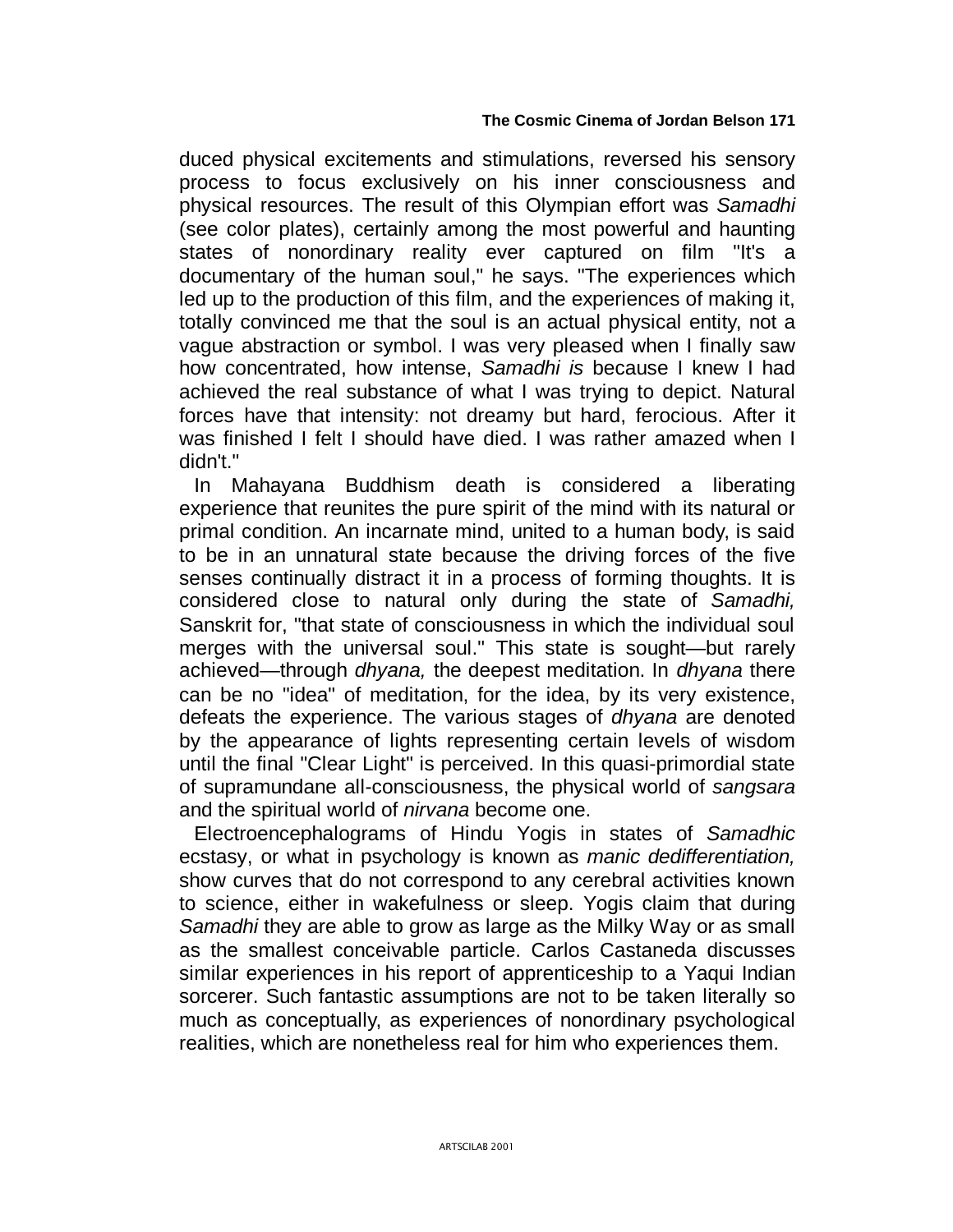Perhaps with these concepts in mind we can approach Belson's sublime vision on a level more suited to it. We might remember also that practically everyone reading this book has in his possession an instrument that transforms energy within matter: the transistor. Belson seeks no more and no less than this. *Samadhi is* a record of two years of his search.

*Samadhi* was a radical departure from Belson's previous work in many ways. First, rather than ebbing and flowing in paced rhythms, it is one sustained cyclone of dynamic form and color whose fierce tempo never subsides. Second, in addition to the usual electronic sound, Belson's inhaling and exhaling is heard through the film to represent years of Yoga breathing discipline. And finally, whereas the earlier works moved from exterior to interior reality, *Samadhi is* continually centered around flaming spheres that evolve out of nothing and elude specific identification.

The various colors and intensities of these solar spheres correspond directly to descriptions in the *Tibetan Book of the Dead* of lights representing the elements Earth, Air, Fire, and Water. They have two additional meanings, however: the *kundalini* moving upward through the *chakras;* and the inhalation-exhalation of the life force, *prana.* For those unfamiliar with Yoga concepts, the *chakras*  are physical nerve centers located within the body along the spinal column at five or six points: one in the sexual region, one in the region of the navel, the heart, the throat, the eyes, the middle of the head, the top of the head. Clairvoyants supposedly can see them. According to Yoga theory the *kundalini—* the vital life force that animates the body— resides in a concentrated form at the base of the spine in the general region of the sexual organs. Through physical disciplines and ethical, moral strength one raises that center of life force from the lower spine progressively, in stages, toward the brain.

Thus one implication of the elusive shifting centers in *Samadhi is* a trip through the *chakras,* from the lowest to the highest. There is also the analogy with the breathing structure. When we hear Belson inhale, the spheres glow brighter to indicate that *prana,* the life force in the air we breathe, is being introduced into the bloodstream and therefore into the *kundalini.* The deep, spatial, dark areas of the film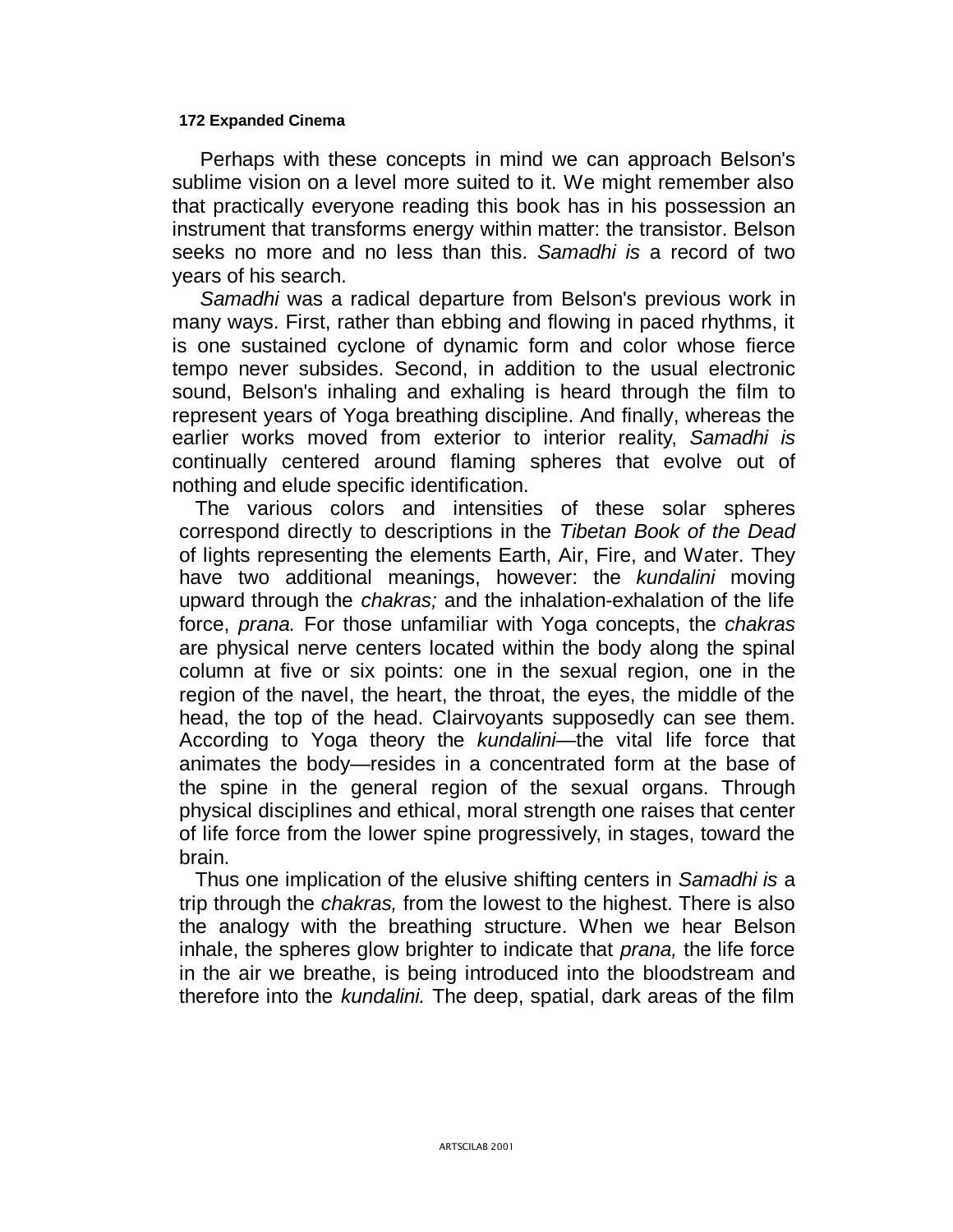indicate not only the stages between *chakras* but also exhalations when there is relatively less *prana.*

As it begins, a stormy field of turbulent gases collects around a central core. The serrated vapors melt into a small central "jewel" of curling pink and red-orange flames that finally fades into black silence. The vacuum created by this pause reverberates in the ears until, slowly, a deep blue filamented sphere evolves, turning with purposive elegance, glowing into cadmium orange, surrounded by a whirling halo. It becomes a blue sphere in a red universe, spewing off white-hot rings of light.

Next comes a series of solar or planetoid visions: a scintillating yellow star with six shimmering fingers; a blue-purple planet with a fiery red halo; a small central globe dwarfed by an immense corona; a dim yellow-ochre sun emanating flames that revolve like chromospheres in a plasma storm; various stellar orbs turning with implacable grace against wavering sonorous drones. Suddenly there's a burst of white light of blinding intensity: a murky sea of deep blue gas is in huge movement; waves of unbearably gorgeous mist sweep across the void. It is obvious that contact has been made with some vast new reality.

Cinema to Belson is a matrix wherein he is able to relate external experience to internal experience. He feels that it culminated in *Samadhi.* "I reached the point that what I was able to produce externally, with the equipment, was what I was seeing internally. I could close my eyes and see these images within my own being, and I could look out at the sky and see the same thing happening there too. And most of the time I'd see them when I looked through the viewfinder of my camera mounted on the optical bench. I've always considered image-producing equipment as extensions of the mind. The mind has produced these images and has made the equipment to produce them physically. In a way it's a projection of what's going on inside, phenomena thrown out by the consciousness, which we are then able to look at. In a sense I'm doing something similar to the clairvoyant Ted Serios who can project his thoughts onto Polaroid film. Only I have to filter my consciousness through an enormous background of art and filmmaking. But we're doing the same thing. *Samadhi* breaks new territory in a way. It's as though I've come back from there with my camera in hand— I've been able to film it.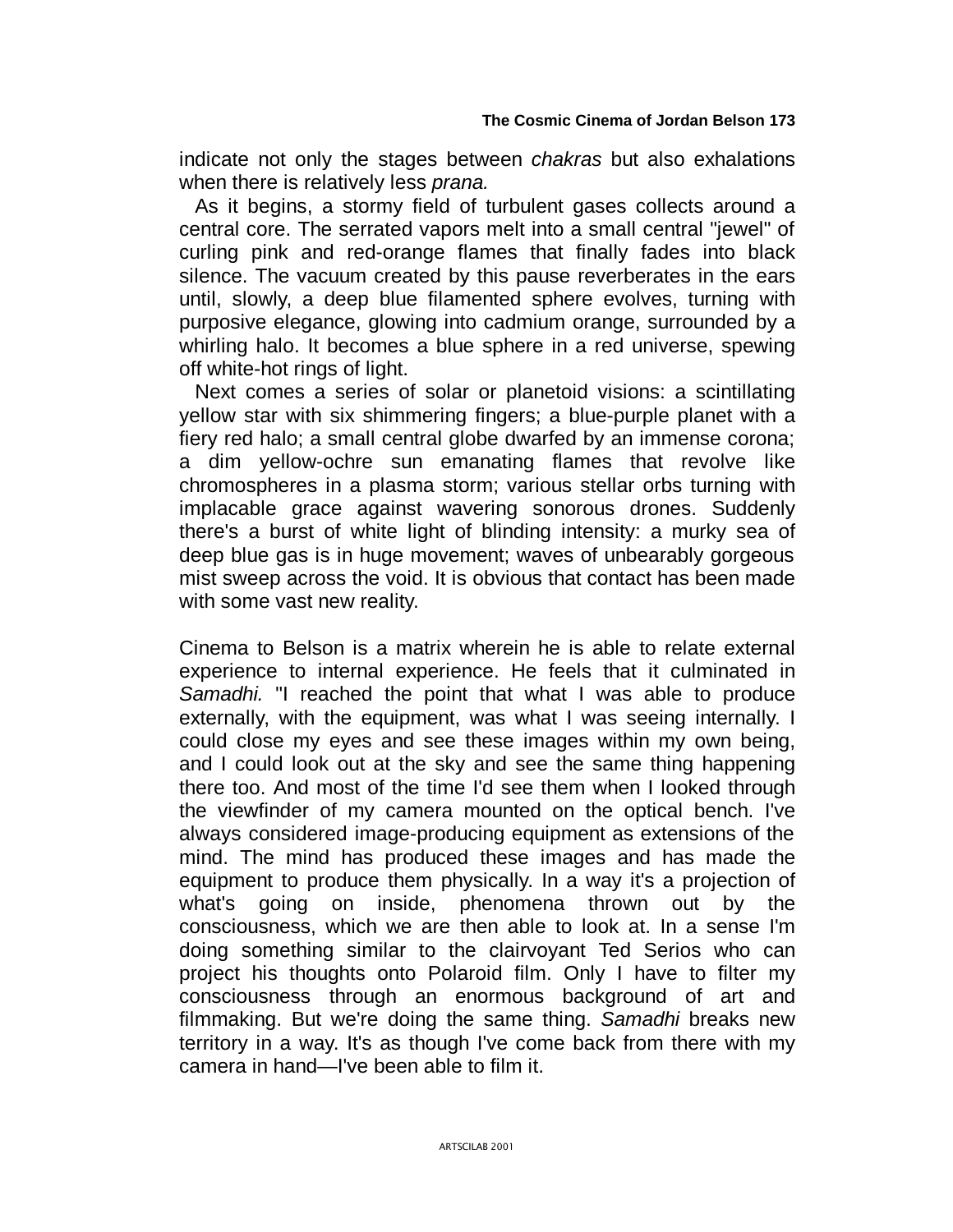GENE: Do you feel your drug experiences have been beneficial to your work?

JORDAN: Absolutely. Early in life I experimented with peyote, LSD, and so on. But in many ways my films are ahead of my own experience. In fact *Samadhi is* the only one in which I actually caught up with the film and ran alongside of it for just a moment. The film is way ahead of anything I've experienced on a continuing basis. And the same has been true of the drug experiences. They somehow set the stage for the insights. I had peyote fifteen years ago but I didn't have any cosmic or *Samadhic* experiences. That remained for something to happen through development on different levels of consciousness. The new art and other forms of expression reveal the influence of mind-expansion. And finally we reach the point where there virtually is no separation between science, observation, and philosophy. The new artist works essentially in the same way as the scientist. In many cases it's identical with scientific exploration. But at other times the artist is able to focus more in the area of consciousness and subjective phenomena, but with the same kind of scientific zeal, the same objectivity, as scientists. Cosmic consciousness is not limited to scientists. In fact scientists are sometimes the last to know. They can look through their telescopes and see it out there, but still be very limited individuals."

### *Momentum:* **The Sun as an Atom**

If one were to isolate a single quality that distinguishes Belson's films from other "space" movies, it would be that his work is always heliocentric whereas most others, even *2001,* are geocentric. The archetypal nature of the sun is such that Belson's obsession with it has, at times, tended toward a certain mysticism that was, no doubt, unavoidable. That he would someday make a movie exclusively about the sun was inevitable; that it would be his least mystical work came as something of a surprise.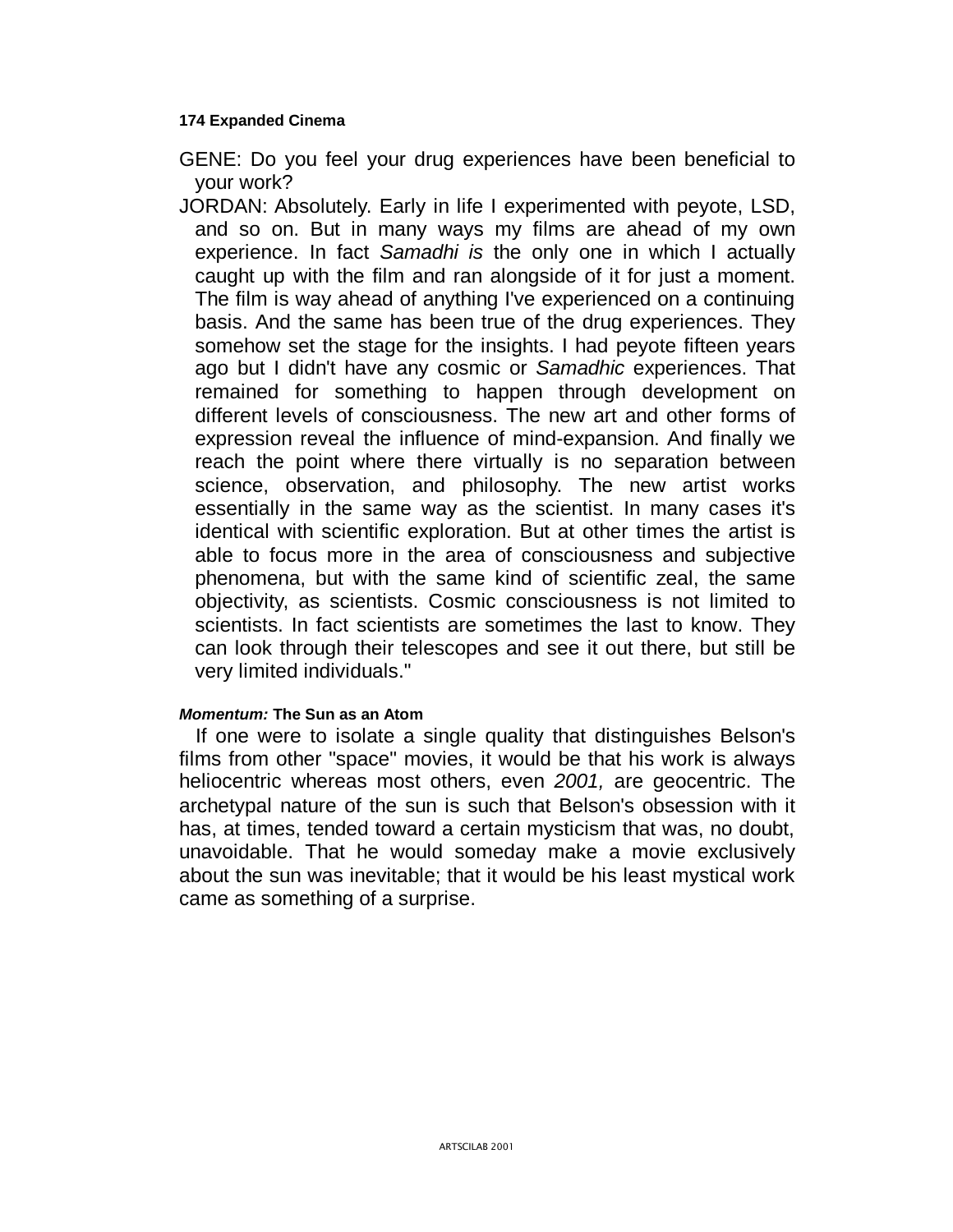### **The Cosmic Cinema of Jordan Belson 175**



Jordan Belson: *Momentum.* 1969. 16mm. Color. 6 min. "The paradoxical realm in which subatomic phenomena and the cosmologically vast are identical."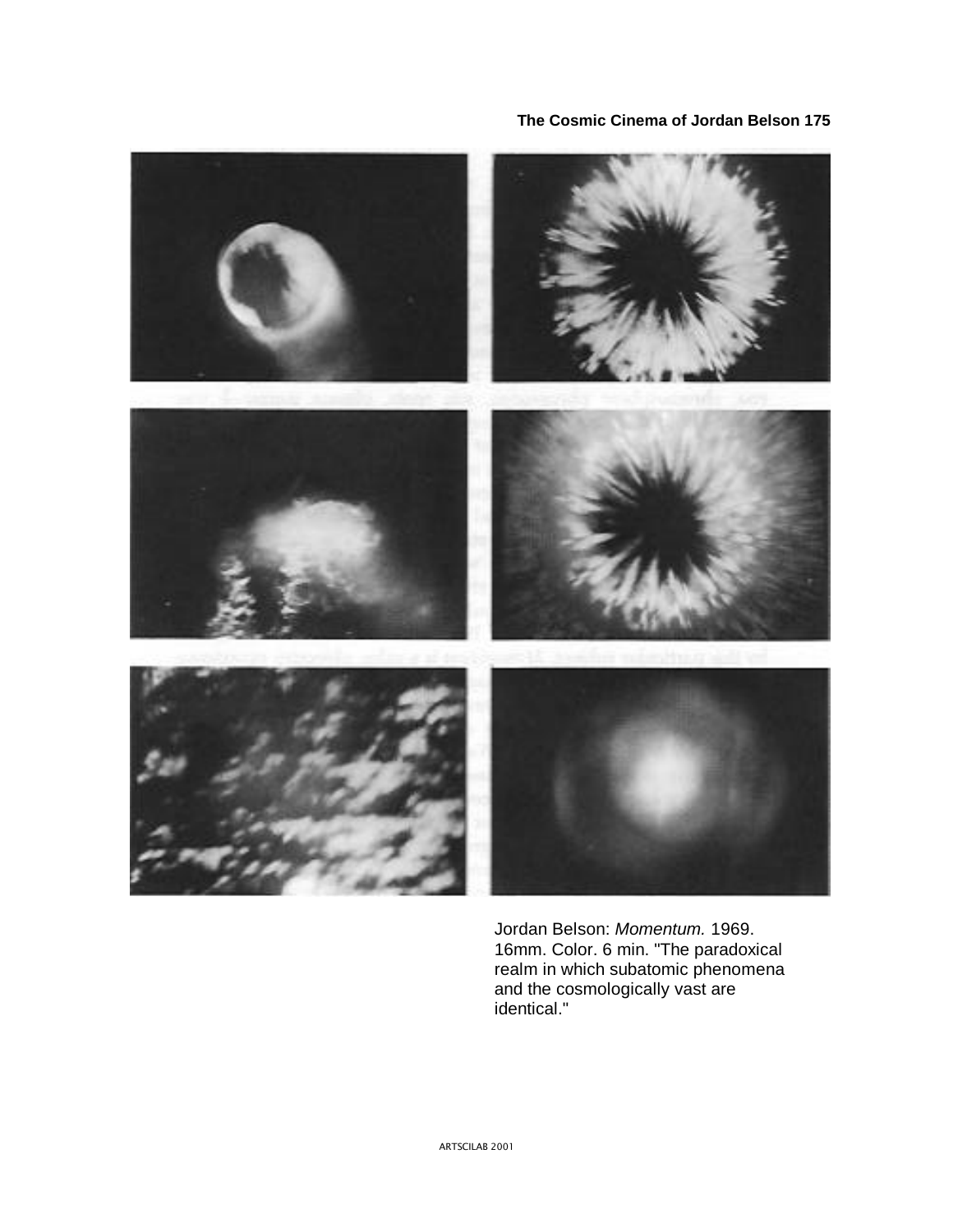"I was wondering what the subject of my next film would be after *Samadhi,"* he said. "My whole world had collapsed. All the routines I'd created in order to develop the state of consciousness to produce that film just fell apart. So I had to keep working just to maintain the momentum from *Samadhi.* I had no pre-conceived idea what the new material was about, but I was calling it *Momentum.* Eventually I discovered it was about the sun. I ran right to the library; the more I read the more I realized this was exactly what *Momentum* was about. All the material was similar if not identical to solar phenomena like corona phenomena, photosphere phenomena, chromosphere phenomena, sun spots, plasma storms—I was even getting into some interesting speculation about what goes on *inside* the sun. And I realized that the film doesn't stop at the sun, it goes to the center of the sun and into the atom. So that was the film, about the sun as an atom. The end shows the paradoxical realm in which subatomic phenomena and the cosmologically vast are identical. Through the birth of a new star is where it happens."

*Momentum* (see color plates) was completed in May 1969, after eighteen months of painstaking study and labor. In one sense it's a refinement of the whole vocabulary he's developed through the years, distilled to their essence. But there are new effects inspired by this particular subject. *Momentum* is a calm, objective experience of concrete imagery that manages to suggest abstract concepts without becoming particularly symbolic.

It begins with stock footage of a Saturn rocket whose after-burners blaze in rainbow fury. We hear echoing ethereal music and slow cyclic drones. Next we see a solar image in mauves and iridescent ruby, huge prominences flaring in slow motion. A series of graceful lap-dissolves brings us closer to the sphere as it revolves with a steady and ponderous dignity. In spite of its furious subject, *Momentum* is Belson's most serene and gentle film since *Allures.*  This treatment of the sun as an almost dreamlike hallucinatory experience is both surprising and curiously realistic— to the extent that one can even speak of "realism" in connection with solar images.

There's a visceral, physical quality to the images as we draw near to the surface and, with a soul-shaking roar, descend slowly into blackness: apparently the suggestion of a sun spot. Flaming napalmlike clouds of gas surge ominously into the void, which suddenly is shattered with an opalescent burst of light. We move through various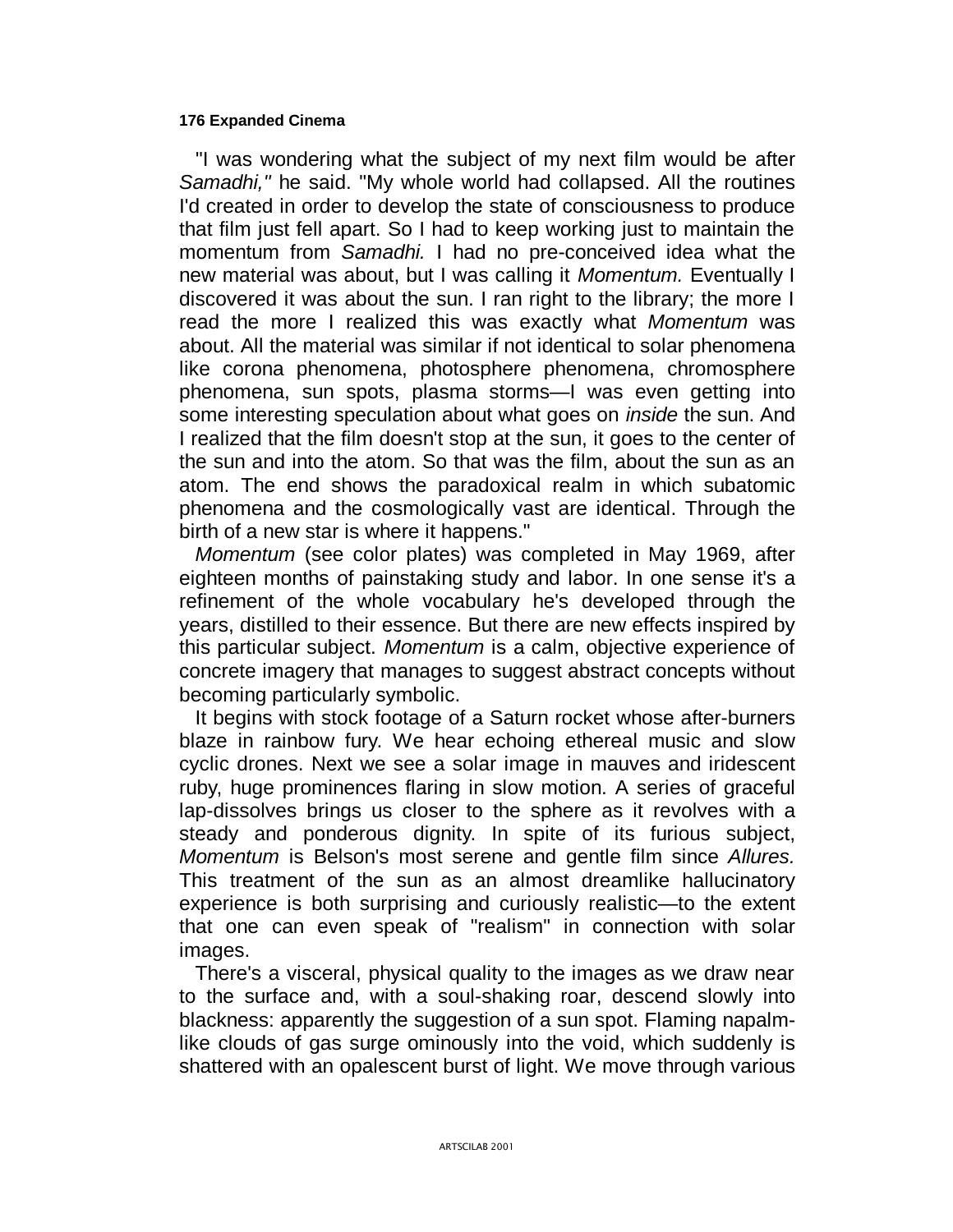levels of temperature and matter. Belson's now-familiar techniques seem to possess a pristine clarity and precision not previously so distinct. Swooping cascades of flame seem especially delicate; fantastic towering shards of luminescent color reach deeper levels of the mind; the translucent realms of kinaesthesia leave one speechless.

Moving deeper into the mass, images become more uniform with a textural quality like a shifting sea of silver silt. Millions of tiny flashes erupt over a field of deep blue vapors. Quick subtle movements and sudden ruptures in the fabric of color seem suppressed by some tremendous force. Indefinite shapes and countless particles swim in a frantic sea of color.

"Then the film goes into fusion," said Belson. "A state of atomic interaction more intense than fission. This is supposed to take place on the sun, fusion." A blinding red fireball breaks into a multi-pointed star of imploding light/energy, flashing brighter and brighter, mounting in intensity. An image similar to James Whitney's *Lapis*—a collecting of millions of tiny particles around a central fiery core builds up to the moment of crescendo, with all the colors of the universe melting into one supremely beautiful explosion, and suddenly we're deep in interstellar space, watching a distant flash as a new sun is born.

"The whole secret of life must somehow exist in the solar image," Belson remarked. *"Momentum* is a kind of revelation regarding the sun as the source of life. Not only in our solar system, but wherever there's a sun it's the source of life in that part of the universe. We come from it and return to it. Though we think of the sun as a gigantic thing, I think probably an atom itself is a small sun— in fact our sun is probably an atom in a larger structure. It's somehow tied up with the essence of being. If you were to think of a single form that would be the primary structure of the universe it would just have to be the solar sphere. I mean there's so much evidence around us to that effect."